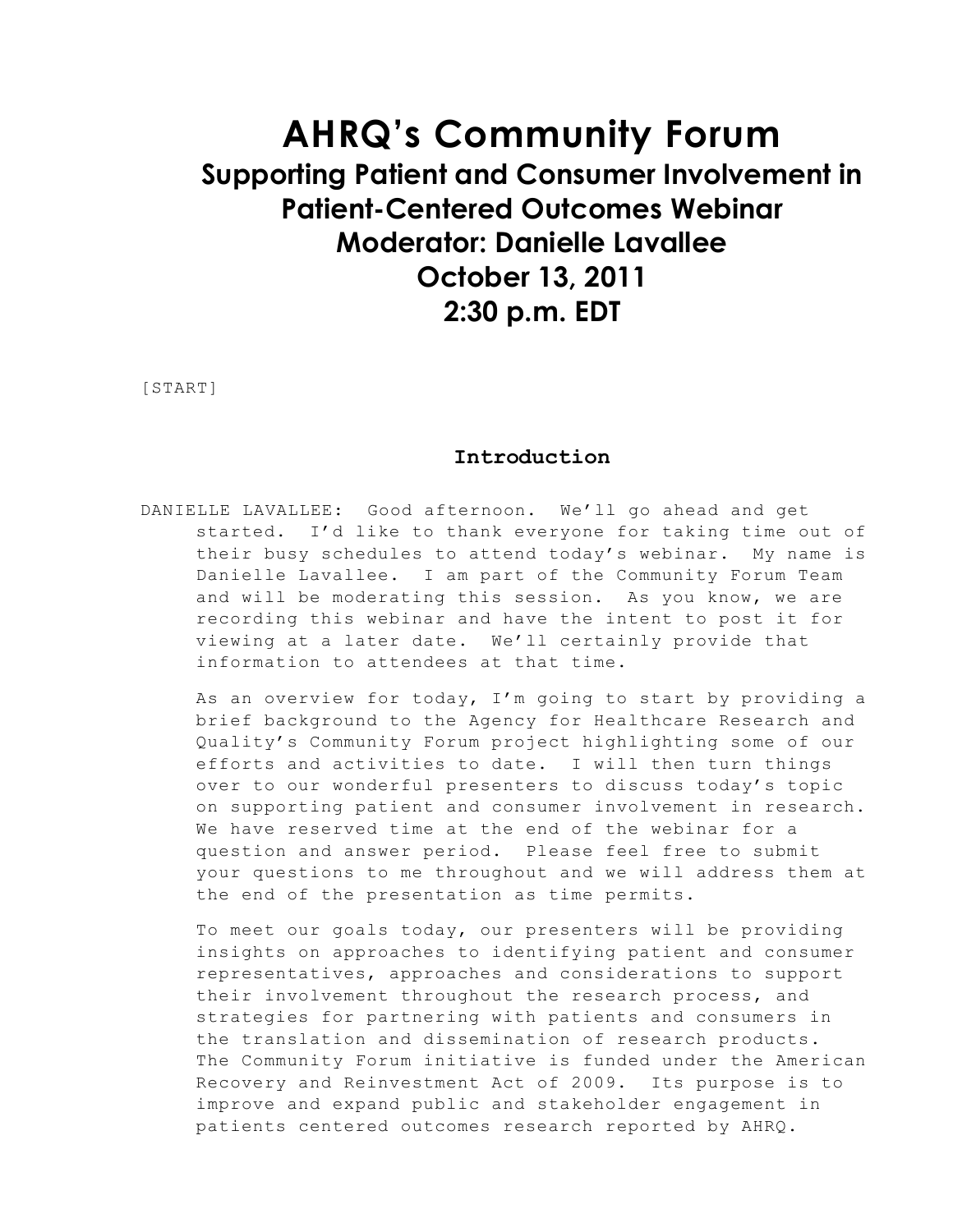The initiative, led by American Institutes for Research, is separated into two parts. The first, which I'll simply touch on today, is focused on assessing alternative methods of public deliberation to obtain feedback from lay members of the public to inform healthcare research and policy. The goals of the experiment are threefold: first, to evaluate public deliberation as an effective method for soliciting public input on ethical and value-laden issues in healthcare such as those that are involved in comparative effectiveness research; second, to see which methods are most effective; and, third, to obtain public input that will inform AHRQs Effective Healthcare Program.

The second part of the initiative seeks to expand stakeholder input and involvement in all aspects of the research activities in the effective healthcare program. The American Institutes for Research has partnered with the Center for Medical Technology Policy, Consumers Union and AcademyHealth to conduct the various activities within this portion of the project. Today's webinar is one example of work being conducted as part of this focus.

. Involving patient and consumer representatives throughout the research process is a new and evolving practice within healthcare research. As such, the focus in much of our Community Forum work in the first year centered on understanding the best approach to support and expand collaboration with these stakeholders in the EHC program research activities.

To this effort, the Community Forum team convened the individuals listed here as a Technical Expert Panel for a day-long discussion on supporting patient and consumer involvement in Patient Centered Outcomes Research. The panel consisted of patients and consumers who have had the experience of representing the patient perspective on research projects, as well as people who have worked with existing training programs to facilitate patient and consumer collaboration in research activities.

The discussion provided insight on techniques and resources to effectively and efficiently identify patient and consumer representatives; mechanisms to provide support and training to facilitate their involvement throughout the process; and strategies for partnering with patients and consumers in the translation and dissemination of research products. They have been a dynamic group of individuals to work with and learn from! So I'm excited that a few of them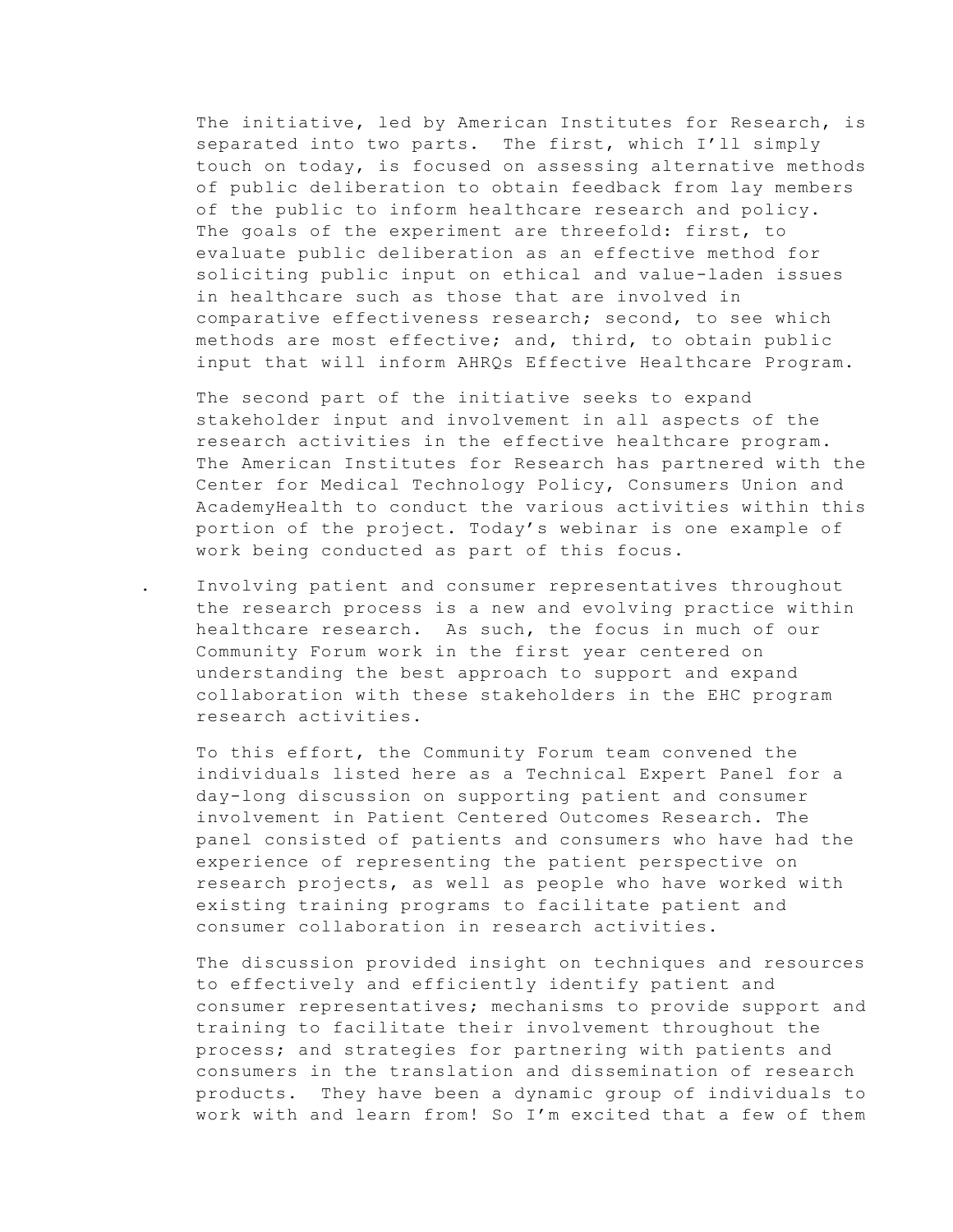have joined us today.

Today, we are very fortunate to have three of our "experts" join us to share the insights from the July 13<sup>th</sup> panel discussion. Each presenter will utilize their experience and work in patient engagement and research advocacy to provide examples and context. To start us off, Carolyn Branson, Consumer Reviewer Administration Manager at SRA International, will be discussing approaches to outreach and identification of patient and consumer representatives for involvement in research.

Following Carolyn's presentation, Amy Bonoff, Graduate of and mentor for the National Breast Cancer Coalition's Project LEAD Institute will discuss approaches to providing support and training for Patient and Consumer Representatives.

And finally to wrap up, Lawrence Sadwin, 25 year advocate for the American Heart Association and current president of the Friends of the World Heart Federation will discuss strategies for partnering with Patients to Disseminate Research. With that, I am going to turn things over to Carolyn to start us off with our first presentation.

[pause]

MS. LAVALLEE: So, Carolyn, are you on with us?

CAROLYN BRANSON: I am.

MS. LAVALLEE: Excellent. So prior to you starting, I do want to give a more formal introduction of Carolyn. We're very fortunate to have her with us today. As the Consumer Reviewer Administration Manager at SRA International, Carolyn leads the efforts to promote and facilitate the participation of consumer advocates who are survivors of cancer and other diseases, illnesses, and injuries in the Department of Defense Congressionally Directed Medical Research Program.

As part of SRA's Peer Review and Science Management Center, Carolyn manages a team of professionals to recruit, assess, train, and support volunteer consumer advocates to ensure the inclusion of the survivor's community perspectives in the scientific peer review process. Carolyn works with hundreds of leading consumer advocates in support organizations to identify and nominate qualified candidates; she interviews and assesses each nominee to determine those most likely to be successful members of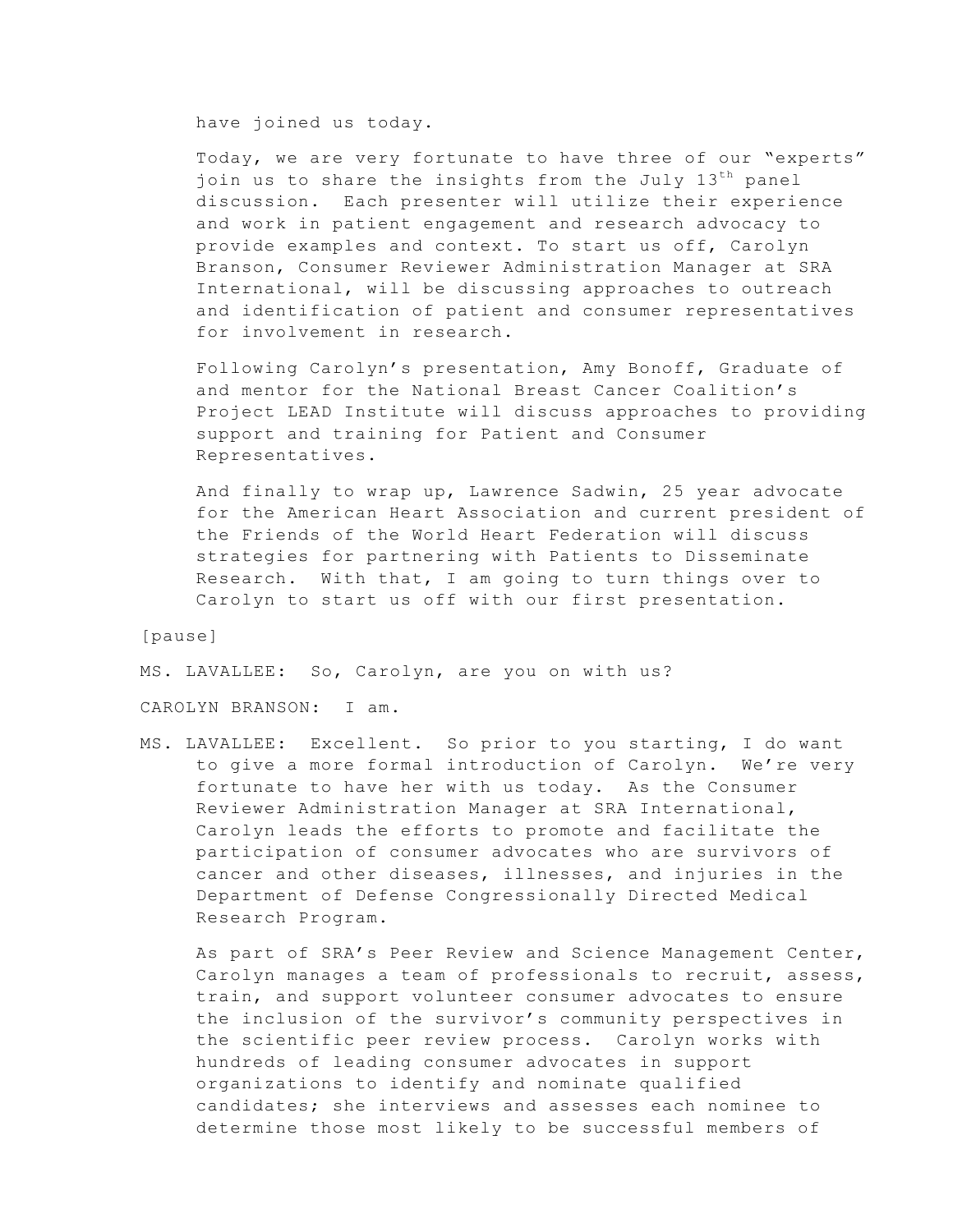scientific peer review panels. She oversees a mentoring and training program that carefully guides those consumer/advocates with minimal scientific or medical backgrounds into the scientific research and peer review process.

So with that, Carolyn, I will send the presentation over to you.

## **Outreach to Identify Patient and Consumer Representatives**

MS. BRANSON: Okay. And I would like to start with to saying what an honor it is to be with you and to lead off the discussion today on the value and the importance of involving consumer advocates in research activity. So over the next few minutes, we'll talk a little bit about who are these consumer advocate representatives and what characteristics they share, how you can identify, and that's in quotes, the right person for your needs, what selection techniques are effective, and then what's worked for us at SRA International.

If we talk about the patient representatives and who they are, we've all heard the importance of making a first good impression. And not the least of those is when you're working with patient representatives, you need to call them by the name that they're comfortable with. So what you see here is who those are. They may be patients. They may be survivors. They may be what they call themselves thrivers. And it depends on when you meet them as to whether they consider themselves patients in a lot of cases.

Also you might check a few organization websites as a hint to figure out what title is the best one to use. Consumer representatives and patient representatives are members of advocacy groups for patients as well as other kinds of community advocacy groups. And they may be family members or caregivers or they may actually be healthcare providers.

However you refer to them, patient representatives should be recognized as having a specific expertise. And that is a personal experience with a condition. And that is a valuable contribution to the research team. They're no different than other experts like statisticians that bring a specific expertise to the team. Characteristics then of patient representatives are that they have personal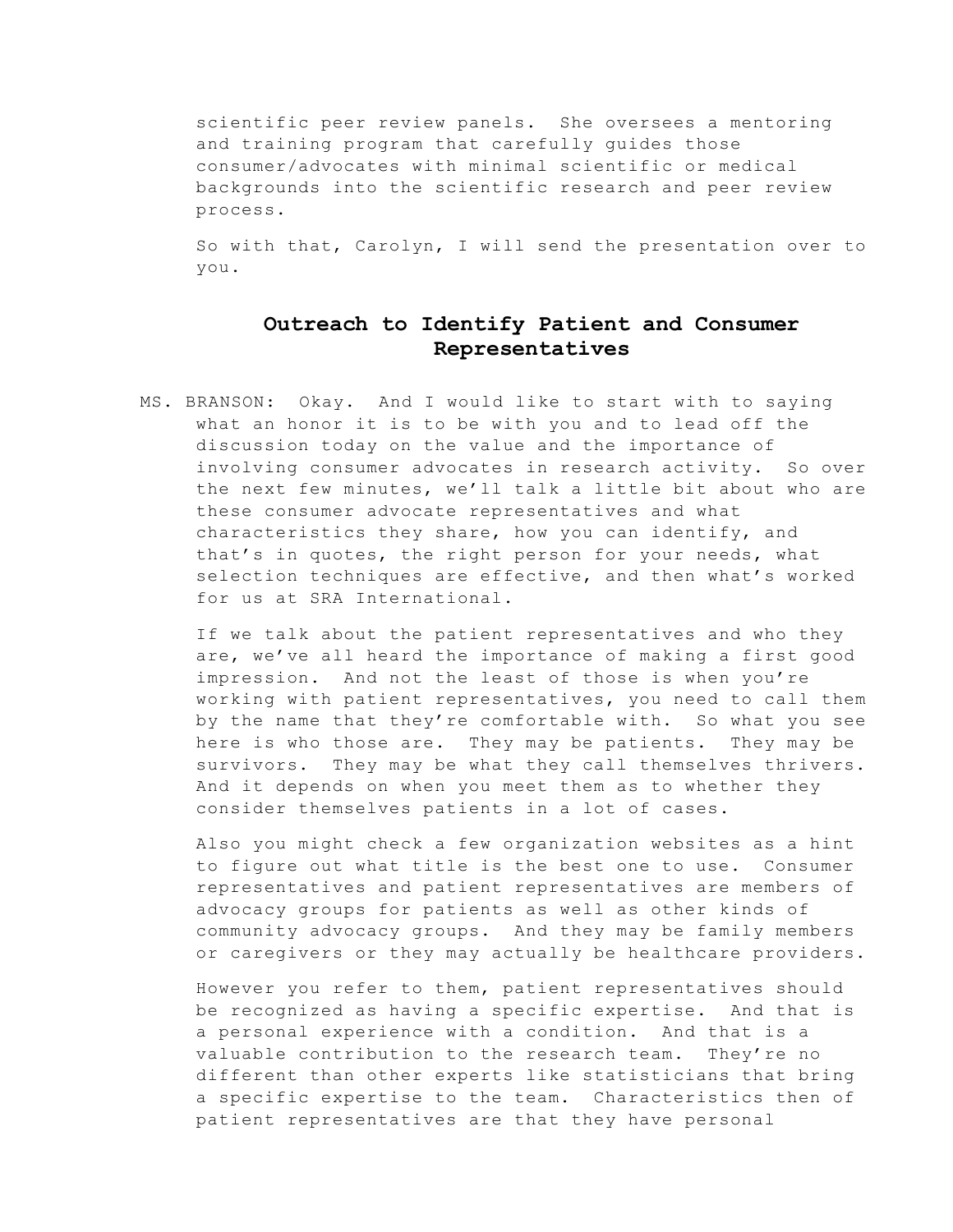experience with this disease or illness or injury or condition. The researchers must be cognizant of where the patient is in his or her journey with that condition and depending on your needs and the tasks you're asking of them.

A possible rule of thumb is to look at someone at least a year out from their diagnosis. Early on, their focus is inward and it takes time for them to be able to move beyond their own personal experience and represent others. Also in that year's time or more, they're likely expanding their knowledge about treatment options and/or the science of their disease and science in general.

And they're also more likely to be able to speak extemporaneously in public. And this is a really vital function for them to have. You'll hear a lot more about that from our second speaker.

In addition, the consumer advocate review representatives, we all agree that they must participate in some organization that it's a very helpful thing for them to do that. Avoiding conflicts of interest is another important characteristic of patient representatives. And that's sometimes a challenge to enforce and make sure that you pull that out of this individual. But it must be met.

Guidelines as to what determines a conflict may vary slightly for consumer advocates versus scientists. But those guidelines must be clearly defined, reinforced often, and a new conflict of interest statement signed each time their path [phonetic] changes or they serve at a different time.

To identify the right consumer, it's critical that you allow adequate time for recruitment. So even before that, you should establish the objectives you have, the roles that the consumer representative will play, and what expectations you have of them before you even start recruiting. Once you start, utilize a known organization wherever possible. They can provide basic training and they have the existing infrastructure that's needed for transparent and fair recruitment practices.

Use a [phonetic] centralized or a national patient advocate group such as Patient Advocates in Research (PAIR) or CUE and certain government agencies like the FDA and the CDMRP, which is the Department of Defense and their contractors and consultants, and then certainly disease-specific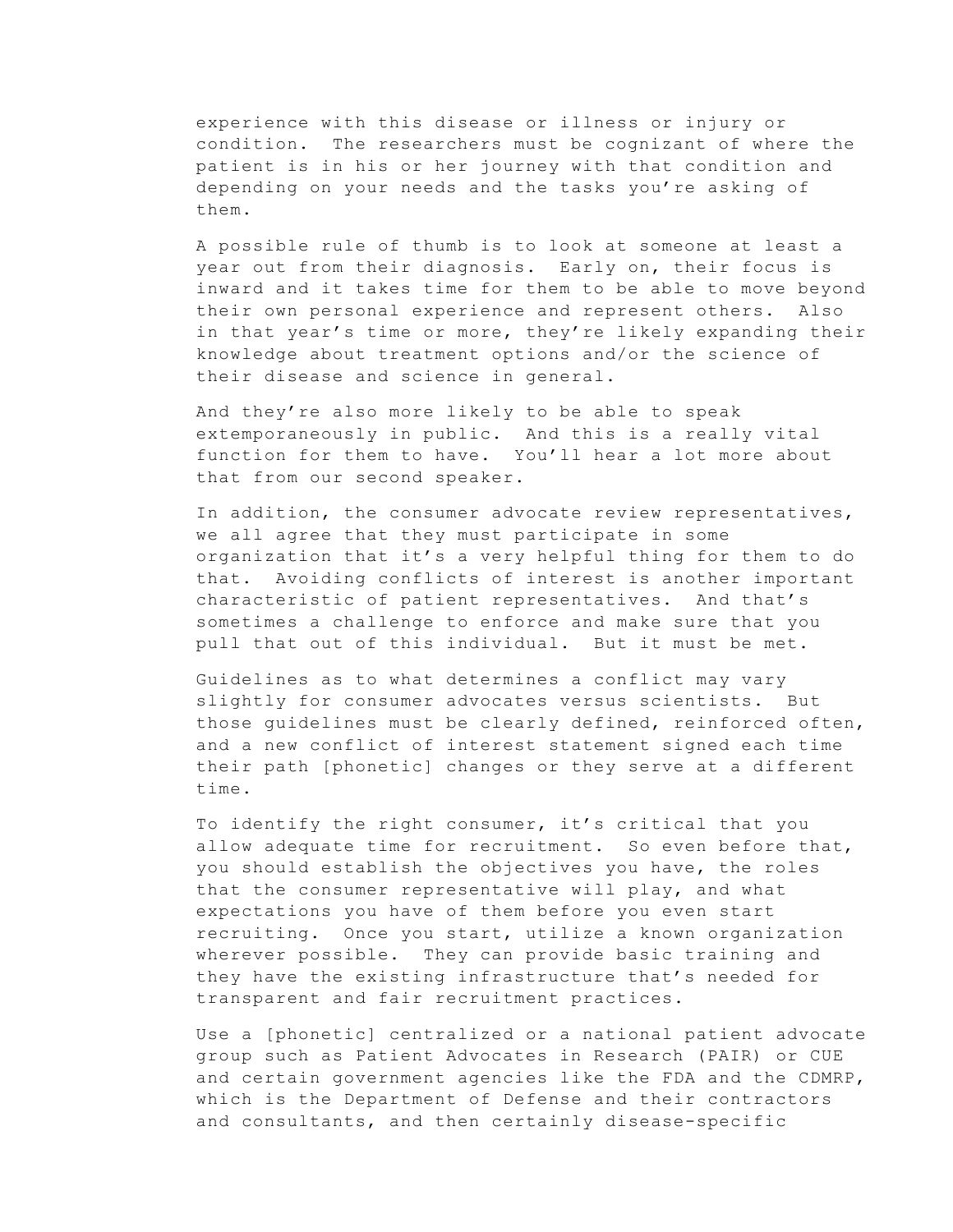organizations like the National Breast Cancer Coalition's Project Lead and the Ovarian Cancer National Alliance. They're all valuable sources for recommending and identifying trained patient/consumer representatives.

Even so, identifying patient and consumer representatives requires dedicated resources. A number of such organizations like the FDA Patient Representative Program, Project Lead, and my own company SRA International have dedicated staff to identify and maintain continued relationships with patient and consumer representatives.

In addition, including patient and consumer representatives on your selection committee to help recruit and retain representatives is important. Consumer advocates who have worked with you and better understand your needs are the best ambassadors for sharing their experience with others one on one or through their organization. And they do this in many ways and we talked about this with the expert panel. They may blog to others. They may use Twitter. They may use Facebook. Or they may use their organization newsletter.

They're your best salespeople to get others interesting in working with you and to spread the word about research products and outcomes to the communities that you want to reach. Again, you'll hear more about this from our third speaker.

We provide sample press releases for example including short versions for sharing in blogs so that individuals and organizations can know about the work that's being done. So if you contact organizations, have your materials developed to describe who you're looking for and how you hope to use them.

In addition in selecting, you can use multiple recruitment methods in order to identify a broader demographic, older patients, minorities, and the underserved. And these may range from letters to organizations to contact via email to going into churches and barbershops. And never undervalue the power of AARP. Sorry, I couldn't resist that one.

As we said about determining techniques for selection, you need to determine what specific information you need as part of your recruitment plan. So you're looking for patients' caregiver experience. What have they done before in the advocacy community and in the support community? What have they done? What experience do they have?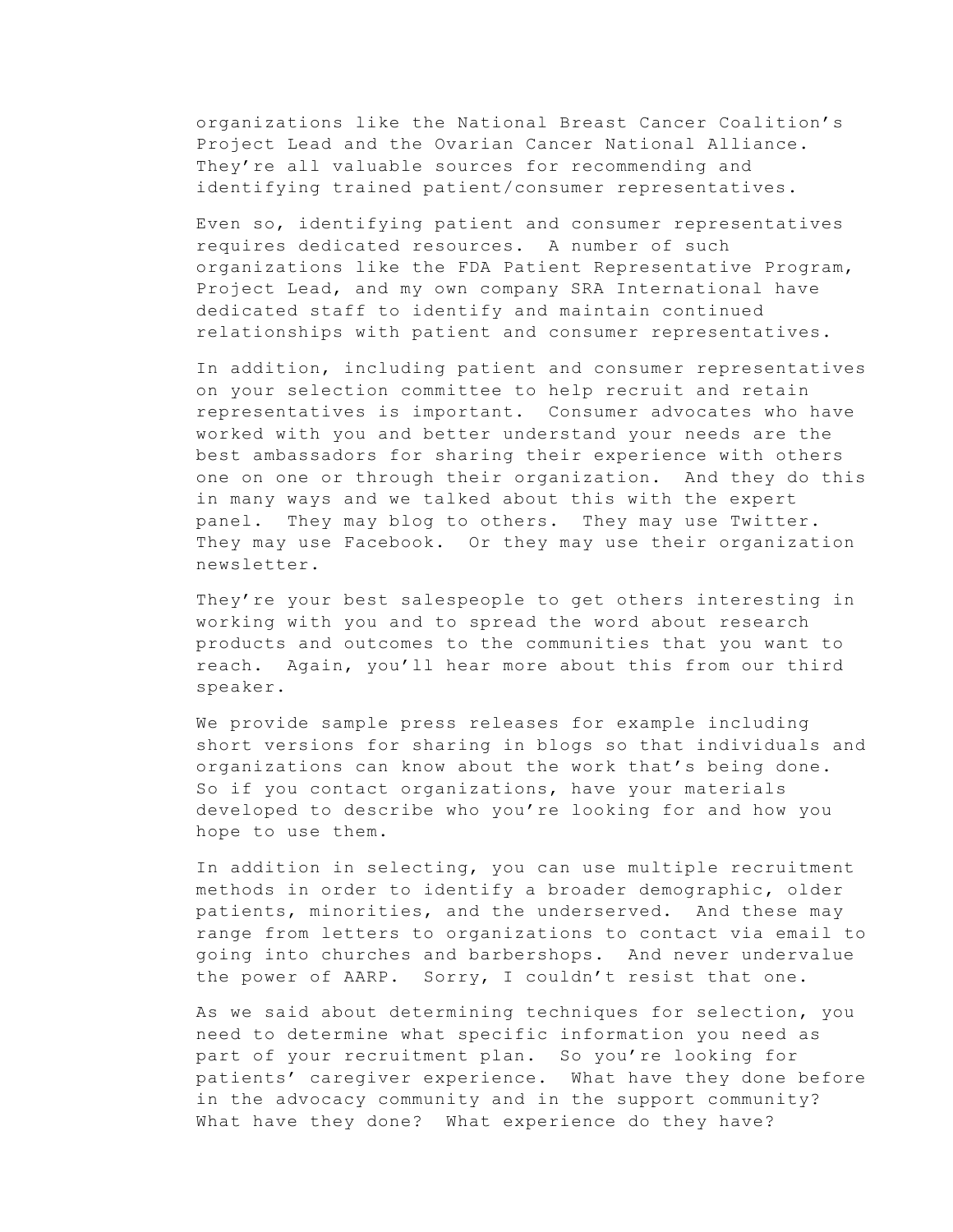Advocacy experience, this may help you determine their comfort for example in working with scientists and researchers. They must have the ability to represent other patients and survivors' point of view and not just their own personal one. What knowledge and skills do they have related to the disease area for which you're recruiting?

And then also disease experience; some of the consumer advocates I work with have several cancers for example. And they can induce their different organizations that use consumer advocates wearing their different hats. And I use that term with quotes.

And the work experience that individual has, for example, an individual who's an attorney or a teacher may be more likely to have the skills to speak extemporaneously for example. Education, it's not always necessary that the consumer representative have advanced degrees, but you might need that extra level of knowledge and experience for the work you need them to do.

A big part of this, and we had a lot of discussion about this in July with the Expert Panel, is the importance of interviewing the person that you want to come on board to work with you. We all came to this conclusion that that interview is critical for many reasons. For the interview to be effective, you develop your questions early on that will provide the information you need to make a decision on whom you will select.

This interview, of course, should be part of a larger recruitment process and may be done by a telephone or in person. It may be done by an individual, but it should be someone who can put the advocate at ease, who can ask the tough questions, and know when to delve more deeply while not asking the wrong questions, in quotes. Or it may be done by one or more individuals, so you may actually have a panel of individuals. But if you can have that initial contact with one person and then lead them into that group, it will be helpful.

In selecting patient representatives, it's very helpful to include more than one patient or consumer representative in any activity. That gives you a chance for a broader perspective of the individual experience. It provides a patient representative with a colleague in the experience. And mentoring is an essential part of many of the successful efforts that involve consumer representatives.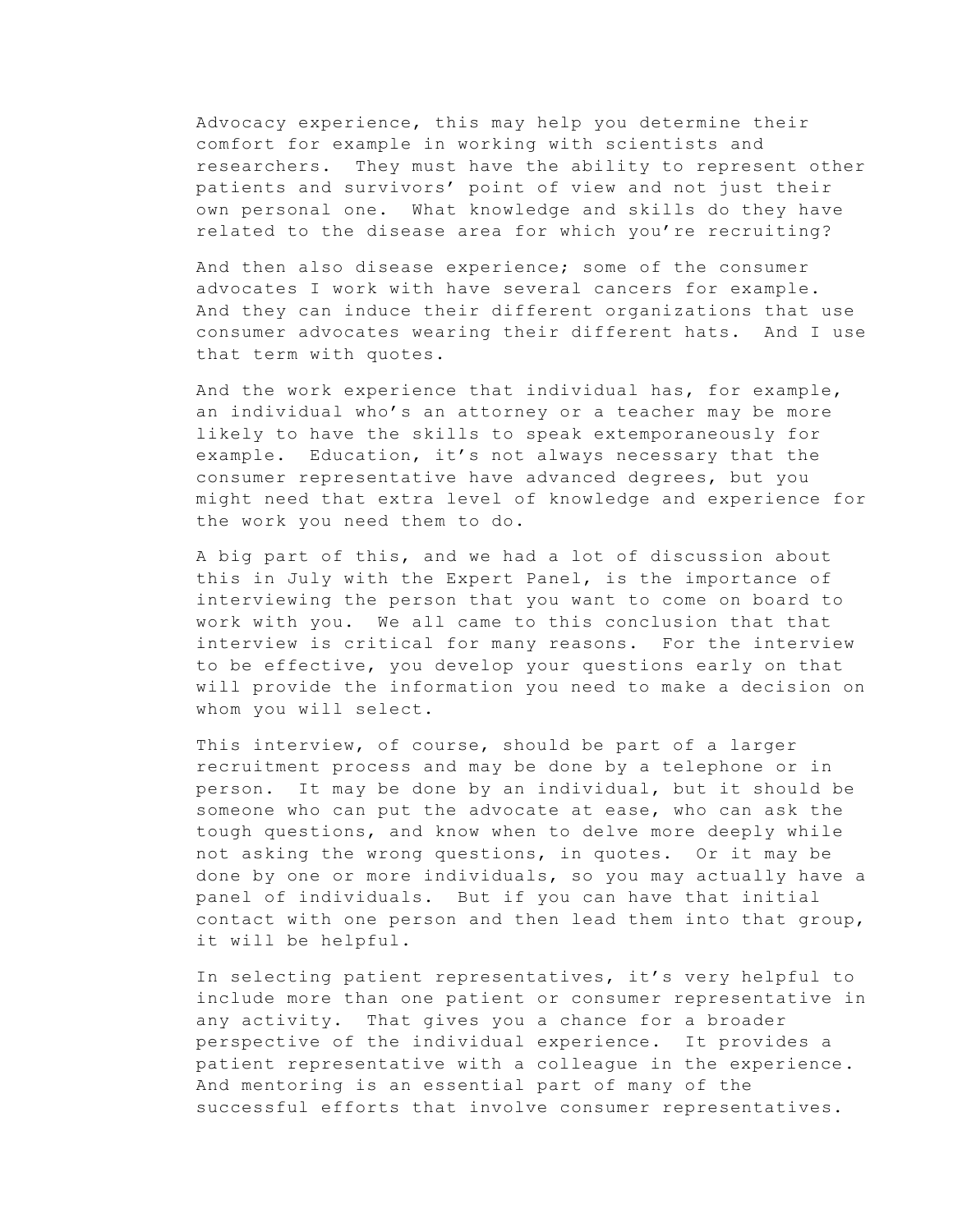I'd like to move into a little bit to give you a little more information about SRA and give you more information on how we work with consumer advocates for some of our clients. SRA was founded in 1978 and we remain dedicated to solving complex problems of global significance for clients in national security, civil government and global health. Within SRA, the vision of the Center for Peer Review Science Management (PRSM) is enhancing human health around the world through innovative science, knowledge, and technology solutions.

My group within (PRSM) supports clients including as you've heard the DOD Congressionally Directed Medical Research Programs, which is under the U.S. Army Medical Research and Materiel Command and the Cancer Prevention and Research Institute of Texas Research Program. And for them, we recruit, train, and support consumer advocates and scientists for a scientific peer reviews of applications submitted for funding to these two organizations. We've overseen over the years the scientific peer review of nearly 70,000 research applications.

Training and working with consumer advocates and having them be an integral part of the review of the research applications has been going on with PRSM since the mid 1990s. So we've been doing this a long time. We have a lot of systems in place to make things happen. You will find the FDA for example and their patient representative program has also been working with patient advocates since the '90s.

A big part of why we are so successful is that we develop real partnerships with both our clients and with our consumer advocates and their organizations. We do that by basing all interactions on respect and acknowledged values, the value of the consumer advocates to the process. We do that by maintaining regular contact with organizations and advocates. We clearly define the needs and involve their advocates and their organizations in helping determine who we need. This is client-centered for us. But early on, the definition of who can serve as a consumer advocate reviewer is developed.

Then we ask the organizations to nominate advocates they would like to represent them and the community of others with their same illness or disease. We follow up with them regularly with a thank-you letter and give them kudos for nominating a successful person in the process.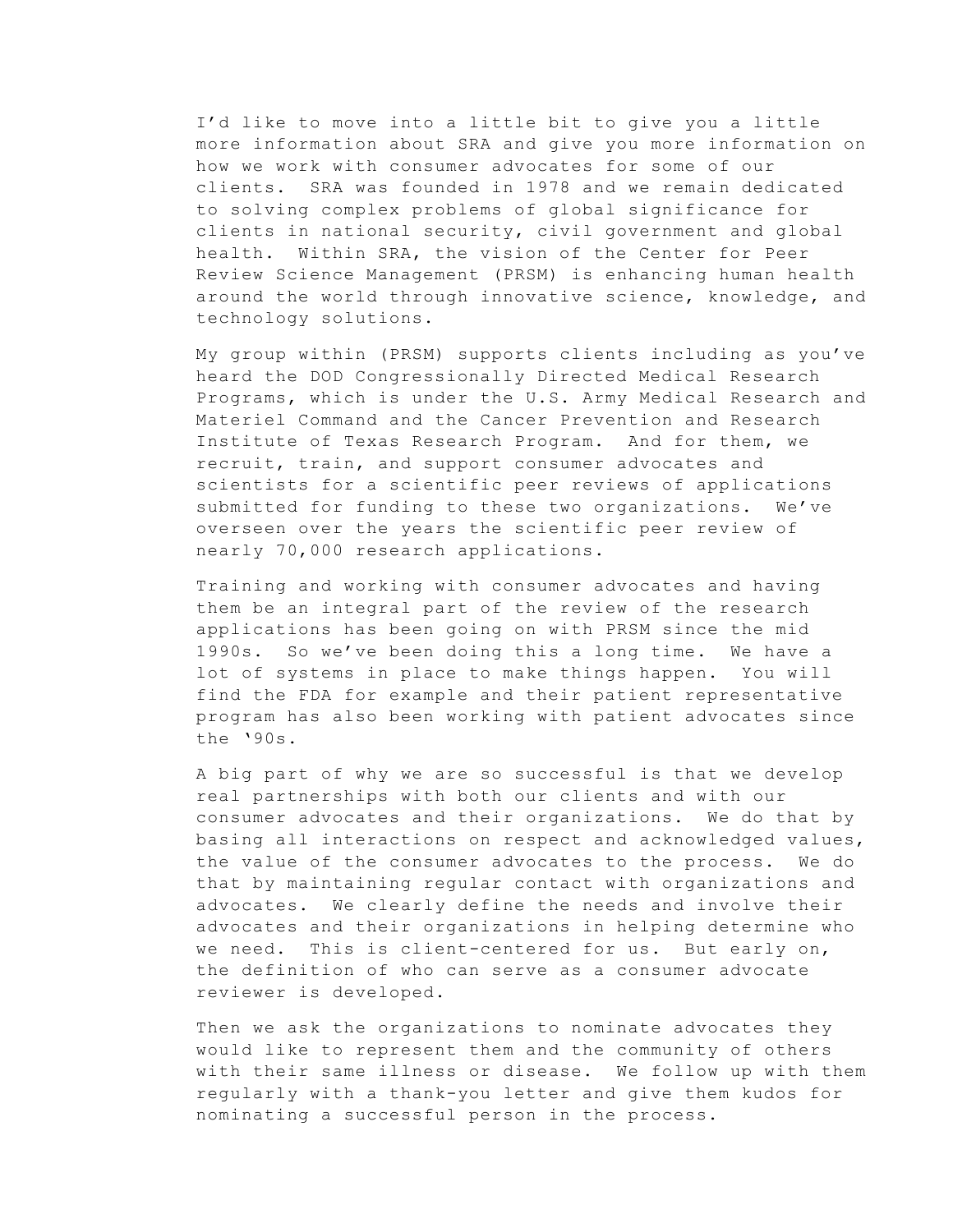In downtimes or when you don't need help, you can email your point of contact just to let them know that things are still moving forward. And we haven't had to use anyone yet, but it's coming up. And making that contact is really critical. And as one of the panel of experts said, sometimes you just have to put on your high heels and go to lunch.

Offer them a unique opportunity. That's what we do. We do a flyer for each of our programs and we start out with Unique Opportunity in bold capital letters with a picture that's appropriate to go with the particular program. If you can find a way to make the experience you're offering unique or provide some sort of catchy hook, something that will make people say, oh; maybe I want to read what they're asking about, read whatever this document is.

Set your standards high. You'll hear that a lot from our second speaker especially. Know what you want, what training or background of the consumer representative will lead to them being most effective, and be realistic on who can do the job. All of these things require that you have successful processes developed and that you follow them rigorously.

So we'll move now to talking a little bit about recruitment, support, and evaluation. Recruitment includes providing the client or us providing the client with a program consumer outreach plan each year that describes timelines for the recruitment of each of 15 programs; what organizations will be contacted, how consumer advocates will be selected, how many advocates are in the pool, and how many will be able to serve as mentors versus new advocates needed et cetera. And once this plan has been accepted by the client, we begin taking advantage of those partnerships we've developed with more than 400 organizations. We send out emails and/or call the representatives in those organizations who have nominated successful candidates in the past. And even if they didn't, we still contact them and hope for better the next time around.

We're constantly on the lookout for new organizations. So we're searching with them. Many of our advocates get in touch with us about new organizations they've either joined or learned about. We provide the organization with an electronic nomination form for the DOD programs. That's also available on the CDMRP website. That form is a real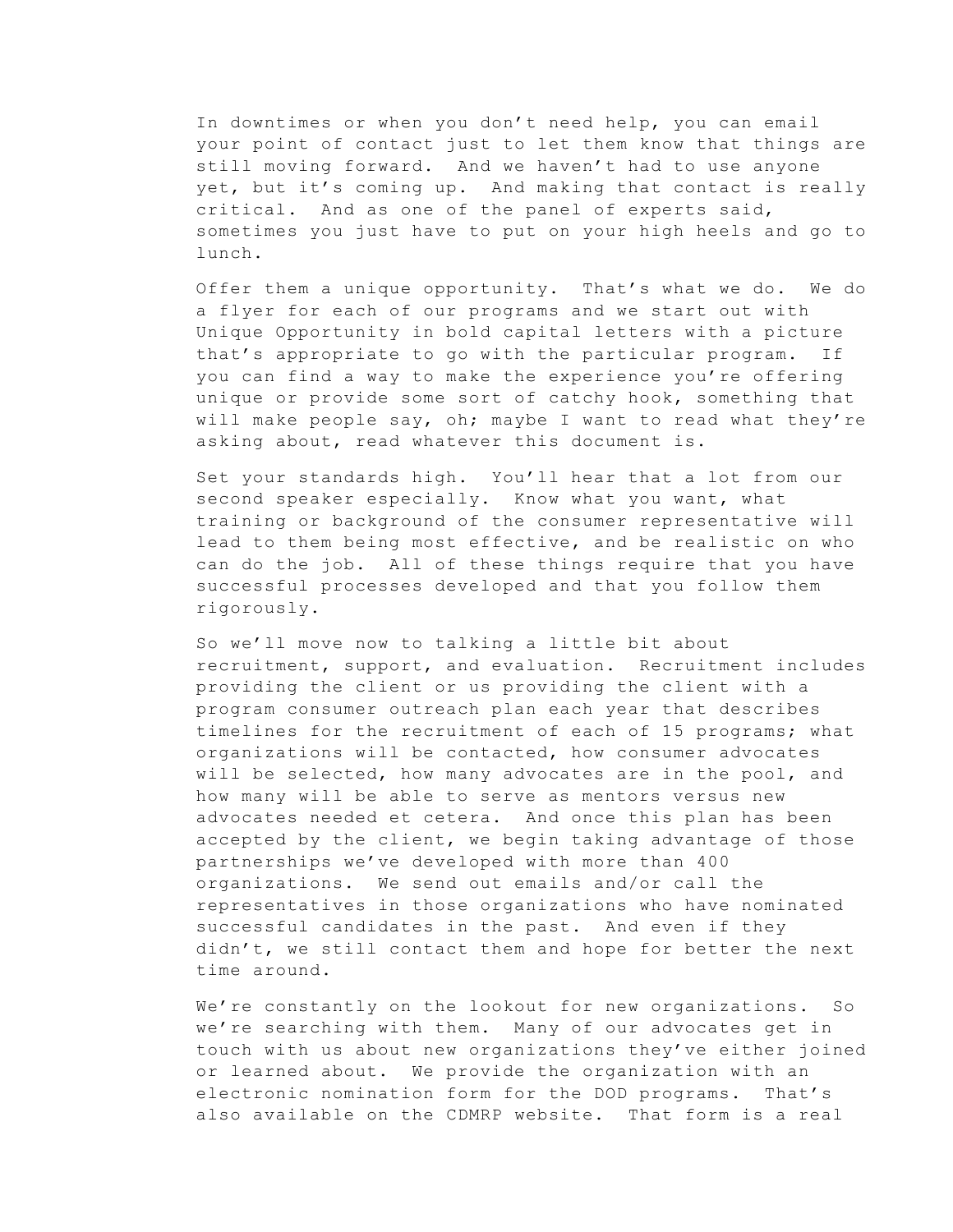key piece in this process because it describes the minimum qualifications of consumer advocates and describes what they should include in that organization in their letter of nomination.

We send them an attachment letter that describes the process for recruitment and for the peer review session. We've also developed flyers for each program and the CDMRP has developed a consumer advocate brochure. We share all of those things electronically. We try to do everything electronically where we can in this day and age because we need to be sure that people can work in a database and that they can follow through with electronic submission of packets. It's kind of a mini test to just see if the organization and the individual people will be comfortable working electronically.

When I started in 2005 with the program that I do for the CDMRP, we were sending every single application in banker boxes to the reviewers. And they were working at the peer review meeting with a Palm Pilot. We've come a long way. We try to do everything electronically.

Each nominee then completes an essay as well in addition to the letter of nomination and the nomination form that the nominee and the organization complete. The essay content is described in that nomination form. And again, that's why it's such a critical piece. It describes their advocacy—they should describe their advocacy support in the community they will be representing. And they answer a few questions to help us to determine their ability to represent others, not just their personal views, and to try and determine how they deal with controversy; also how well they keep up with developments in the science and treatment of their disease.

Requiring an essay helps us determine their ability to write well and determine their ability to think objectively. They also submit a resume that helps with some of the issues mentioned before, years in advocacy, type of work, and educational background. The package is then evaluated and scored by two SRA senior scientists who look for level of work in advocacy, written and verbal communication skills as evidenced by their writing, but also by the letter of nomination, and the way and level of effort they put in to keeping abreast of the science and treatment of their illness.

Finally, if they scored well, we do a half hour telephone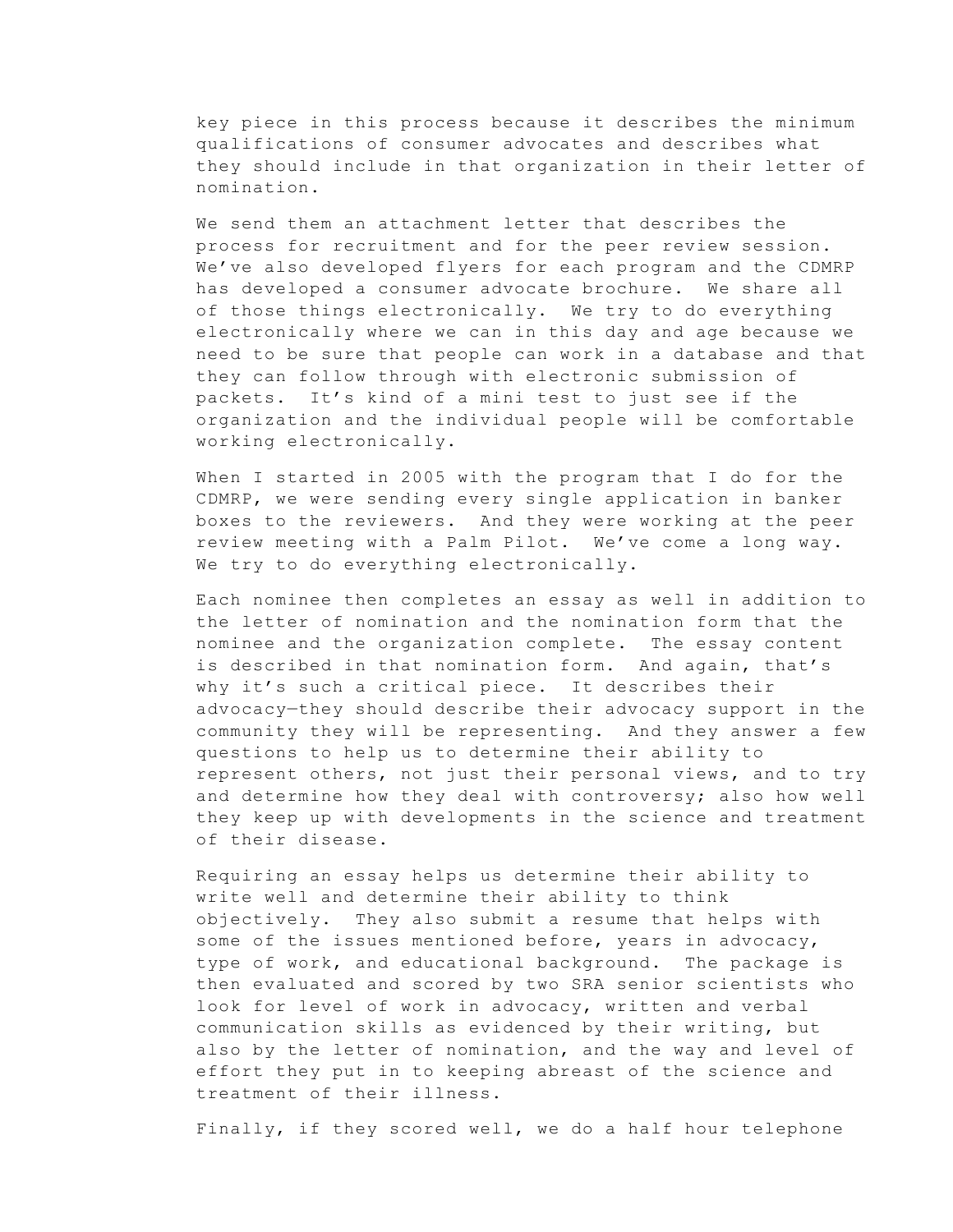interview with scripted questions with them. If they're successful in that interview and we are actively recruiting at the time for upcoming peer reviews, we tell them more about the process and ascertain their ability to serve.

So this is the process of just getting things started and getting people into the pipeline to serve for us. We have nearly 1,400 consumer reviewers in our pool for the 18 programs that we've served over the years at the DOD. And we can't contact everyone all the time. However, we do send thank-yous for their service. And they keep in touch with us as well to let us know how they're doing and also because they wanted to be considered for a future opportunity.

For most of our programs for the DOD and those programs range from the breast cancer program and the lung cancer program to the neurofibromatosis program and so forth and then two military programs and health programs as well. And for most of our programs, consumer advocates can serve for up to three peer review terms. For others, it can be more. But even if they're serving more than three terms, we do require a new letter of support from their organization stating that they continue to be involved in advocacy or support.

We provide training including a variety of webinars, videos, manuals, on site orientations, and trained mentors. An important part of the training we provide is to the scientific review officers who are our panel managers. We want to ensure that they understand who their consumers are and how they should include them and how they should be recognized at all times. And as an aside, training your researchers will be invaluable. And I put training in quotes there, but it's educating your researchers about who your consumer representatives are.

We have three consumer reviewer administrators whose sole purpose is the recruitment, support, training, and evaluation of the consumers. The three of us are a nurse, a social worker, and a health educator by training. But we have all experience working with volunteers and with persons dealing with illness and injury. Amy will be discussing training and support momentarily. But it's important to note that providing training is also a key part of successful recruitment.

In terms of evaluation, we obtain feedback throughout the process both written and verbal from a variety of sources.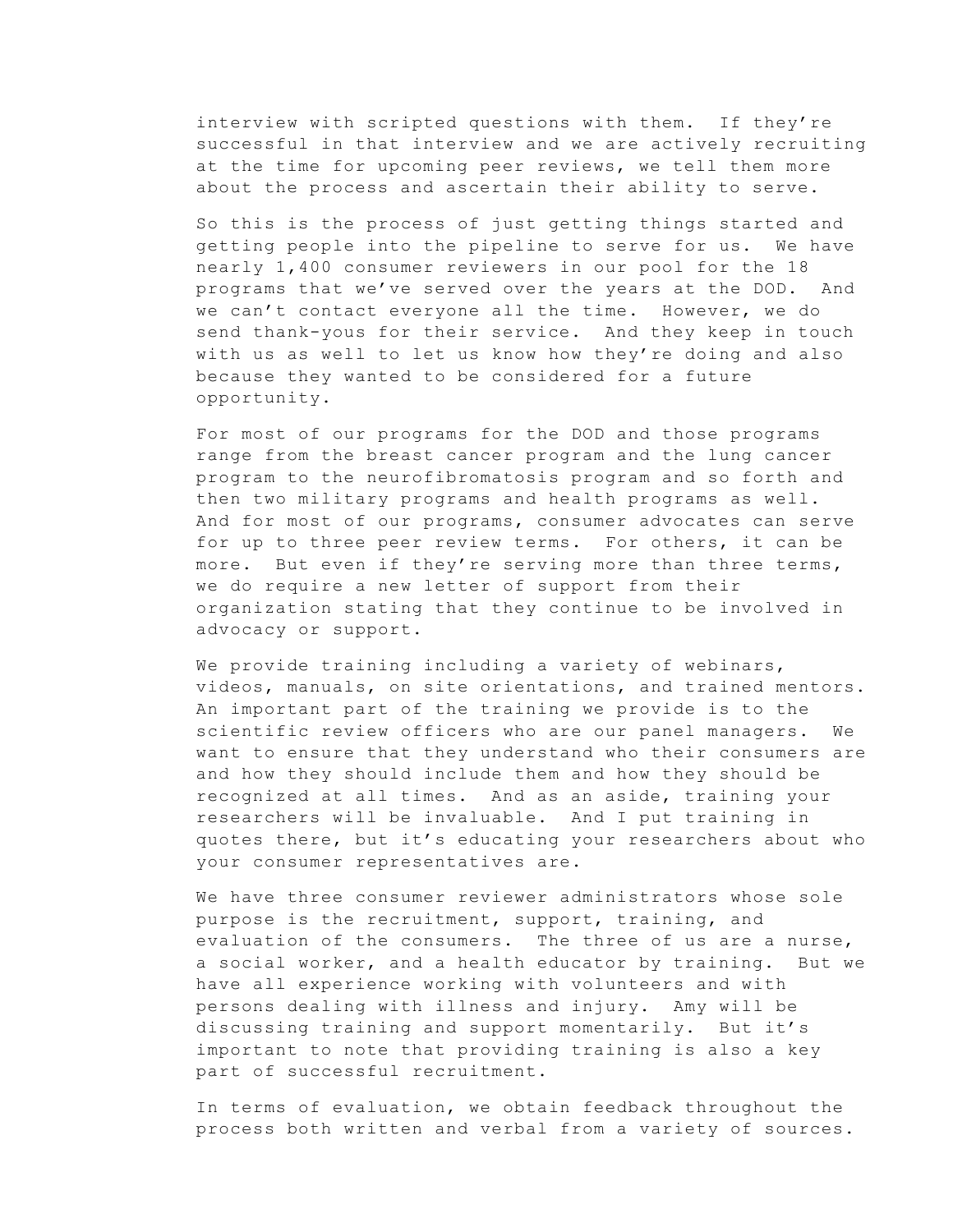We obtain that feedback in a timely manner. We debrief with all participants involved. And we modify and improve the process as we move along.

So to continue [phonetic] with successful support, we developed and provide easily accessible and appropriate training. We provide time immediately after their contribution for one on one or small group debriefing.

So for peer reviews, we usually have multiple panels going on. And as the consumer advocates who are a part of those peer review panels complete their work, they meet with us, whichever consumer reviewer administrator they work with and with the rest of the panel members who are consumer advocates. And that may be one other person or it may three other people. And they get to talk about their experience immediately so that they can let us know what worked and what didn't work.

Provide time immediately after for this one on one debriefing. Take all suggestions seriously to show that you're paying attention. Make suggested changes as soon as you can. The military talks about turning on a dime where feasible. There's nothing better than hearing a consumer advocate say to you, you know at that least meeting I told you such and such and you fixed [phonetic] it. That's really nice. So know that we're being listened to.

Provide a written evaluation tool for your consumer advocates to provide input. That's a critical part of our work as well. We do it in a variety of ways over the years. We are currently doing it via a survey monkey [phonetic]. I'm not pushing that particular organization company, but that's just how we do it so that everybody can have access to it readily. We provide compassionate, passionate, and knowledgeable points of contact.

And finally, to summarize, really these are three very, very important things. You need dedicated resources for recruitment. You need to develop partnerships for recruitment with national and local advocacy organizations and with patient and consumer representatives themselves. And provide clear descriptions of the activity and expectations of involvement.

Recruitment is an important process and requires dedicated staff support. To facilitate recruitment, develop partnerships with organizations who can help identify patient consumer reps. Also recognize that patients and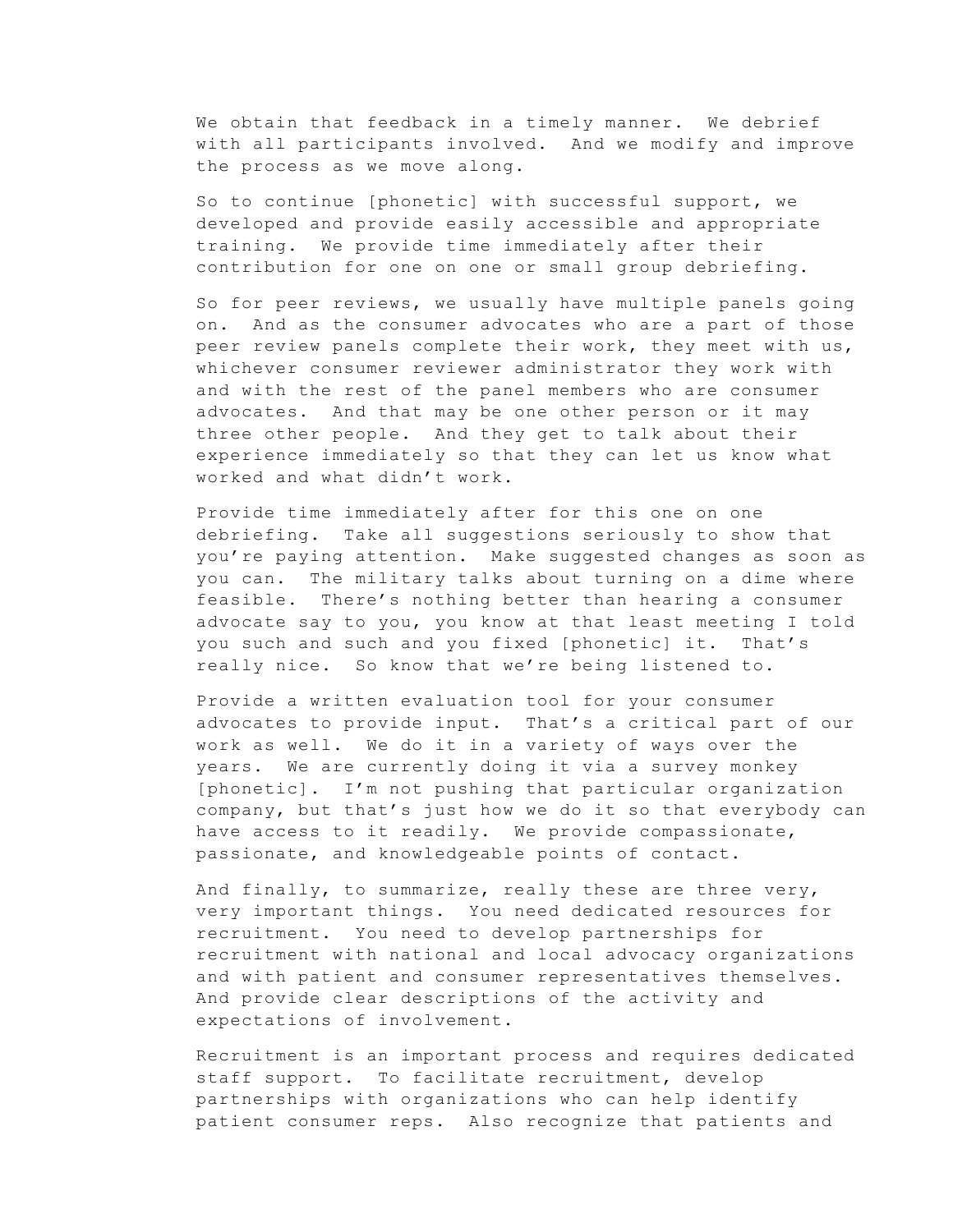consumers themselves can be an integral part of the recruitment process. Be clear on the main [phonetic] expectations of involvement upfront so consumers understand what is expected. Thank you so much.

MS. LAVALLEE: Excellent. Thanks, Carolyn. I appreciate the presentation. I am now going to switch over to Amy's presentation for today. And while I switch over her slides, I'd also like introduce Amy as well. Amy, can you hear us? Are you on?

AMY BONOFF: I'm on.

MS. LAVALLEE: Excellent. So Amy is our next presenter. And she's a 14 year breast cancer survivor and an active and experienced National Breast Cancer Coalition advocate. Amy is a graduate of the ProjectLEAD Institute, Quality Care LEAD, and Clinical Trials LEAD. She is also a current member of the Agency for Healthcare Research and Quality's Effective Healthcare Program stakeholder group as well as a mentor for the Project LEAD Institute.

Among Amy's many activities, she is cochair of the National Breast Care Coalition Quality Care Advocate Advisory Committee. She has participated in the Department of Defense Breast Cancer Research Program Programmatic Review, and is a member of the Scientific Advisory Committee of the Susan Love/Avon Army of Women. Amy is a recipient of the San Antonio Cancer Symposium Scholarship, 2007, and is a sought-after speaker on breast cancer advocacy in research, access, and quality care.

So we are thrilled she is with us today to discuss important training for patient and consumer representations involved in research. And with that, Amy, I will turn it over to you.

### **Supporting Patient and Consumer Representatives throughout the Research Process**

MS. BONOFF: Thank you very much. And thank you, Carolyn. That was an excellent presentation. You've set the bar very high and let me say that.

What I am going to do today really following up on Carolyn's excellent presentation is really to talk about the training and support. And one of the key issues that frequently arises is how best to support and train patient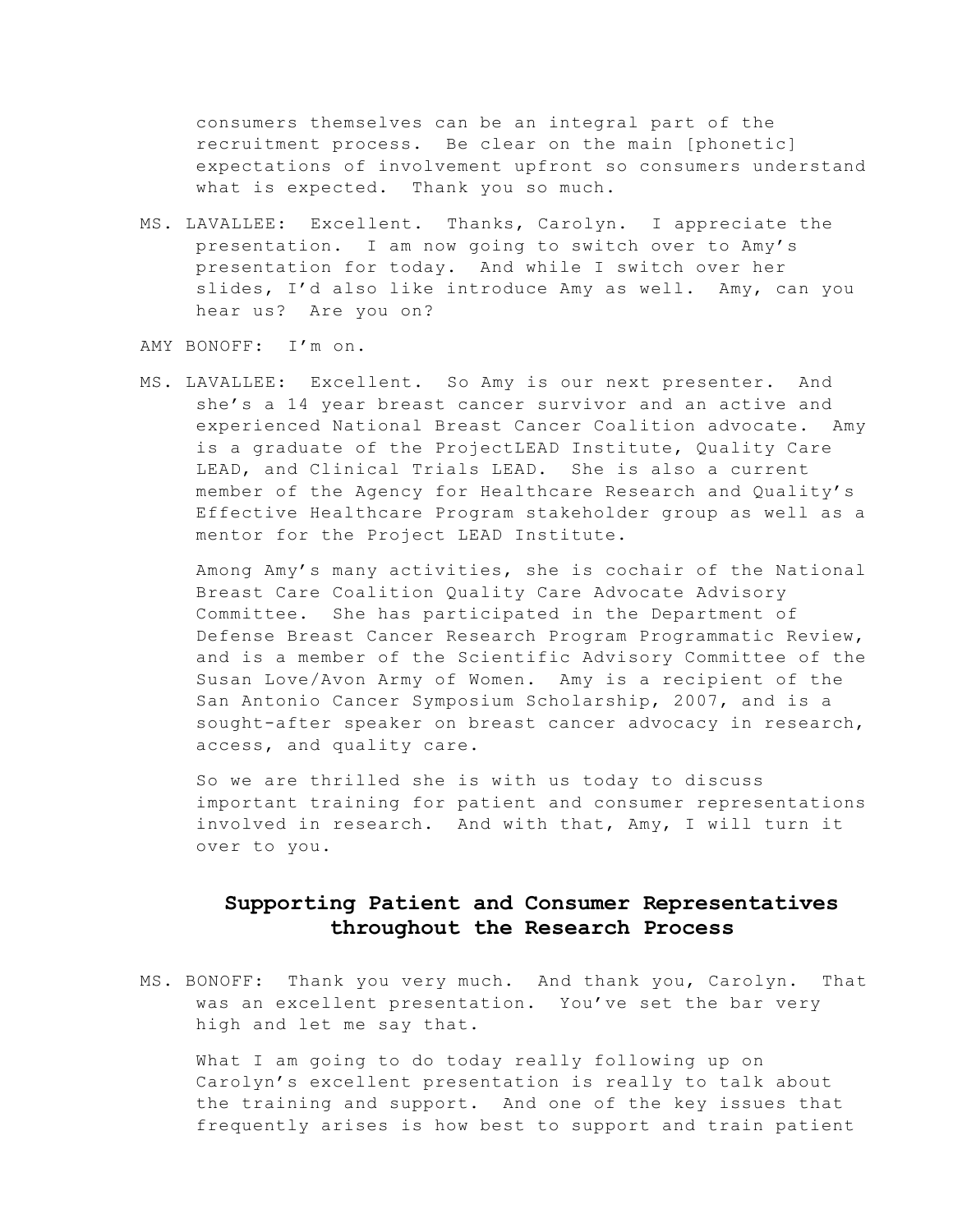and consumer representatives to fulfill the needs that are involved in the research activities.

So during the panel discussion, we each shared our thoughts and insights on this topic given our experiences. And I'm going to start by presenting the insights from that expert panel and then frame them in the context of my work with ProjectLEAD.

So many organizations have recognized the valuable input of patients and consumers contribute and, thus, have worked to develop programs to train and support their involvement. You've certainly heard an excellent one with Carolyn's organization. We've listed some of them today. We'll talk about LEAD and certainly FDA Patient Representative is one that we all are familiar with.

I just wanted to center on Consumers United for Evidencebased Healthcare because I think their goal—they're a coalition of consumer advocacy groups. And what they are trying to do is forge a partnership with health groups and strengthen the voice of consumers in healthcare research. And that's exactly what we're trying to accomplish today and I just like that.

I also wanted to give another example not listed on the slide of a different kind of training. And that is the Alamo Breast Cancer Foundation, which provides ongoing education for trained breast cancer advocates during the largest scientific breast cancer symposium, which occurs in San Antonio every year. What they do is they have hot topics every night trying to educate and discuss some of the important issues that were mentioned during this very complicated symposium during the day and so to continue the education of advocates. And it's another interesting way of approaching learning.

So principles for training programs, I think these are the most important points to be made of all. It's really important to set appropriate goals. And I think what you have to say is right at the outset what is the goal of the training? And what do you want your trainees to be able to do at the end of the training? You have to be able to set those goals for what you want participants to know.

The approach to supporting patient and consumer involvement should be tailored towards, the intent or the role of their participation, and certainly the FDA is a very good example of training on regulatory processes as is specific to the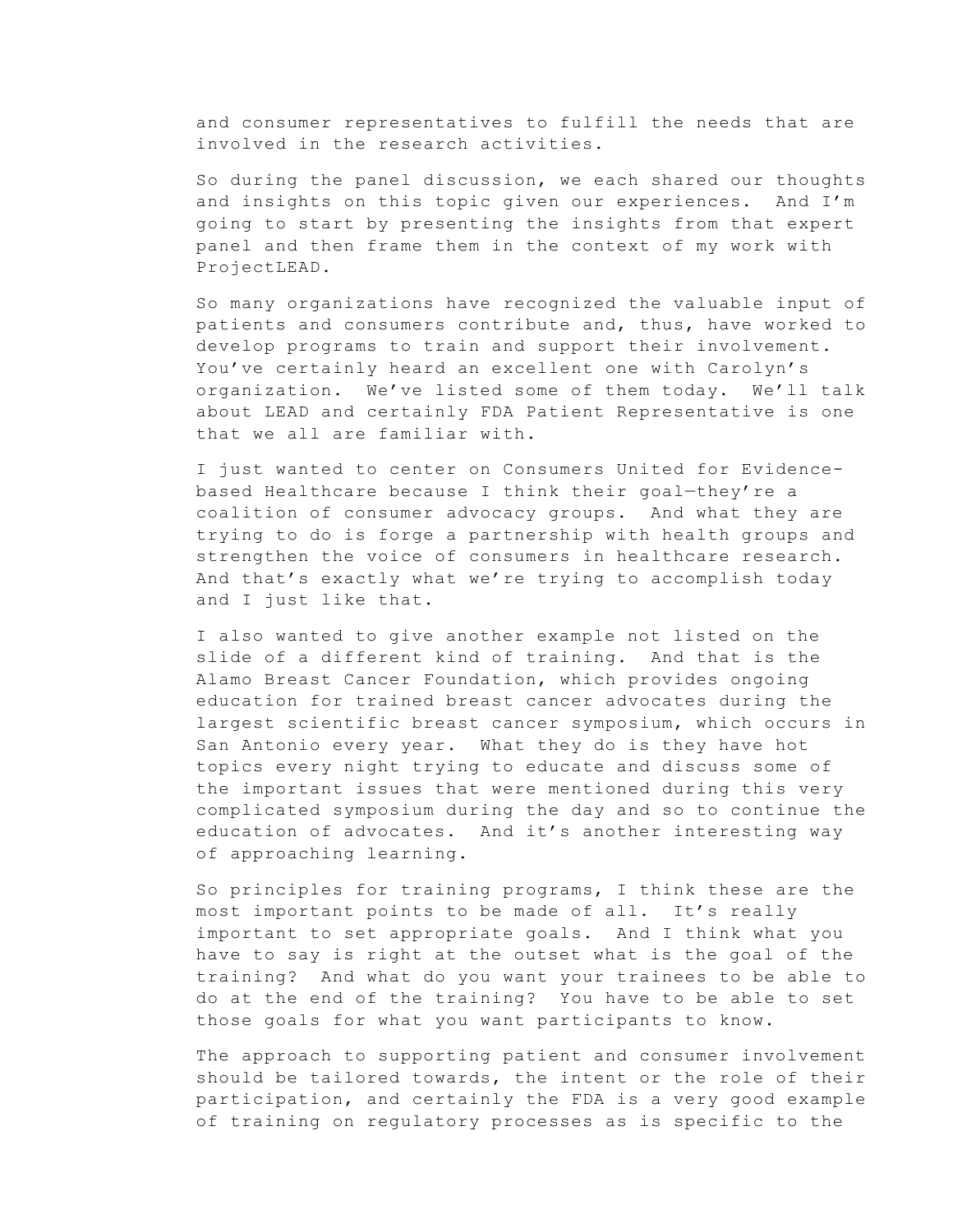activity they are asking for. You have to ensure the appropriate resources are available given the intent of involving patients and consumers in the process.

And, therefore, you have take into account the level of knowledge and experience, understand the motivations of learners, which Carolyn spoke about, and also provide ongoing and mixed training methods. And I will talk a little about this. It's called adult education. And it really has to do with giving different kinds of learning and we'll discuss it, and problem solving so as to reach out and get the most meaningful lessons for the researchers and for the patients.

If we talk about adults and principles for adult learning and I have to keep a straight face here, repetition is certainly one of them. And use of plain language is another. You have to also identify skilled faculty members for training courses. And you have to ensure that training is evaluated and continuously updated.

The most important point is this is not abstract or theoretical. It is actually the application. In other words, how are you going to use what you are teaching? You have to craft that so that that goal and that understanding are constantly in evidence and providing information to support that goal.

The contents should be relevant to the context at hand. But what is also important is that training includes not only technical content. We're always talking about scientific research and peer review. But there is also training on other skills such as public speaking, skills in negotiation, understanding and providing support on how to work in multidisciplinary groups and that's also important. And what is important here in training and critical thinking, what's really important is to realize this is not just for the patient and consumer representative. But it is true for all stakeholders who might be involved in collaborative research activities.

In addition to training, there are other opportunities for support. And I think the most important one is establishing mentorship programs. Carolyn described beautifully how she tried to recruit. And what is important there is that for the Department of Defense, there actually is a mentorship process where new consumer reviewers are assigned to mentors who explain the ins and the outs of pre-meeting work as well as the meeting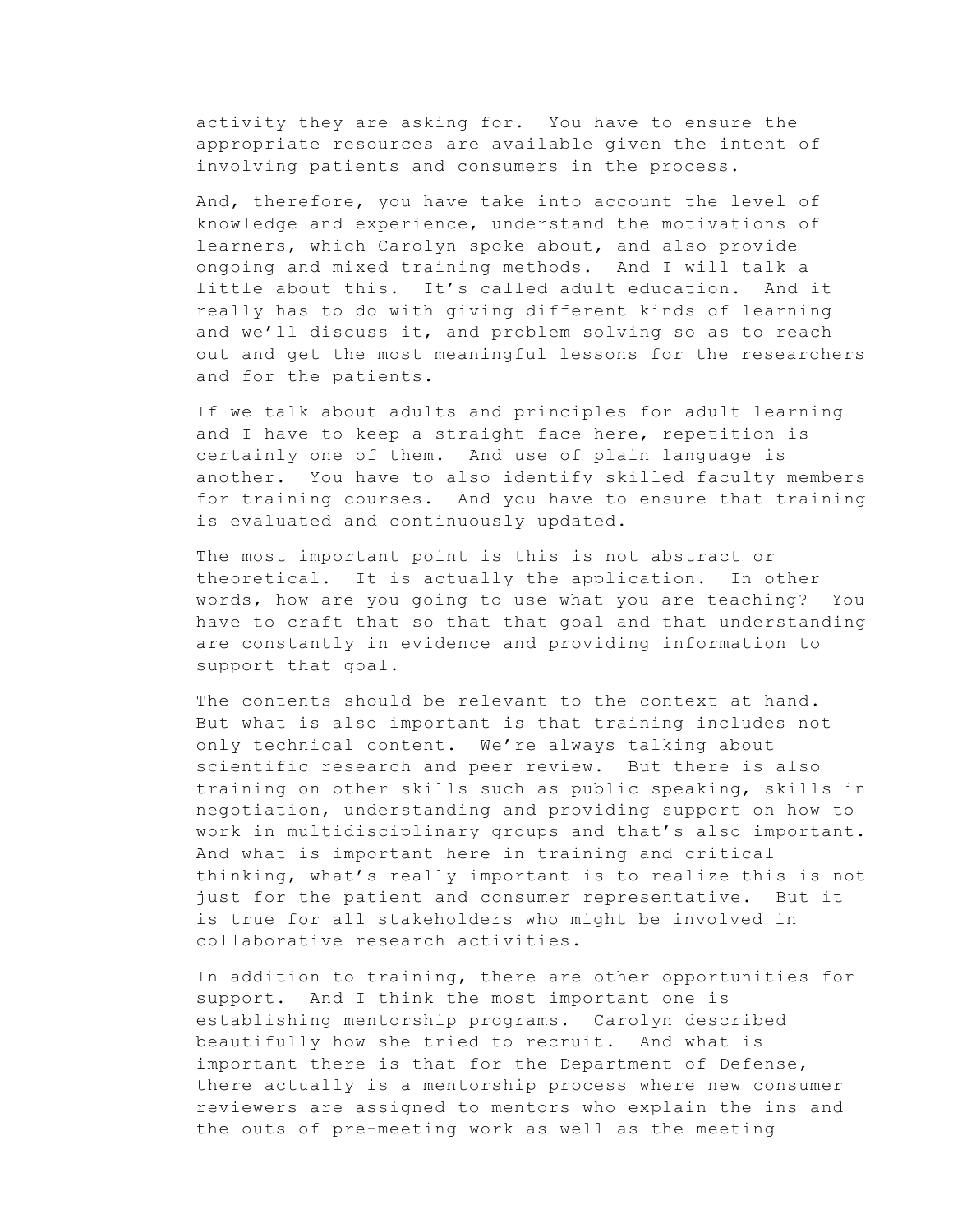processes and procedures.

Networking is also important for patients and consumers involved in research advocacy. This allows them to learn from others' experiences and also find out about other programs and opportunities for involvement in research advocacy.

And finally, anything that helps to reduce barriers for participation such as travel expenses per diem to offset lost days at work and daycare expenses are all for further valued approaches for support. That is really the summary of what we were discussing in terms of training and support in our technical panel.

And so what I'm going to do now is turn to the National Breast Cancer Coalition ProjectLEAD story where you'll see a lot of the things that we were talking are framed in our program for education and training. What is ProjectLEAD? What I want to say right at the outset is that ProjectLEAD is an intensive five day course on the biology and epidemiology of breast cancer. And as you will see, it is a huge investment both in cost and in time, and may, therefore, not be the perfect model for general consumer education. But the principles apply to all training programs no matter how simple or complex the training design.

And so if you look at this slide, you can see all the key context that both Carolyn and I have been talking about; learning the concepts and language of science, working with a mentor and not only during the teaching but also as a guide in the advocacy career that you're trying to create for yourself, collaboration, choosing of participants so carefully as Carolyn described, good faculty, adult learning, again repetition, small study sessions, case studies, role playing.

And note here personal action plan; so a mentor and a student work together to decide not only what they've learn—to help with the teaching and the learning process, but also what are they going to do with that learning? Where are they going to take it and to support that continuing education? Webinars, LEAD casts [phonetic], many different ways of using education before large meetings; all of this is support. Like the Alamo supported continued education.

And so ProjectLEAD is done [phonetic]. And I will now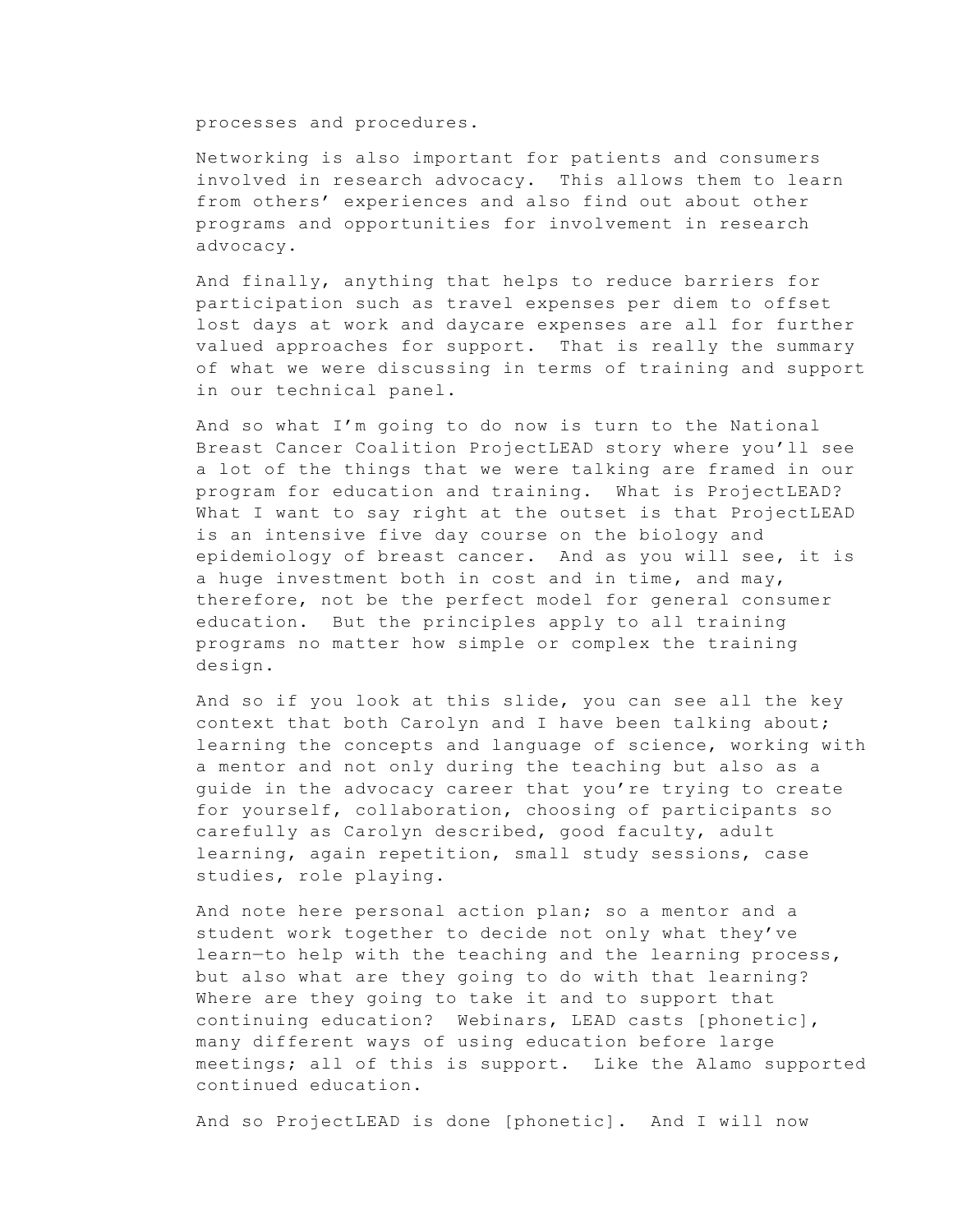continue the description of how we built this program and how it's continuing to change. Why it's important is because it not only teaches the concepts and language of science, but it enables advocates to take a seat the table and to engage as an active participant from the beginning.

We as advocates are given tools to critically appraise research proposals and scientific reporting. And in so doing, we build bridges between consumer advocacy and the scientific community. And also we build credibility for the consumer advocacy community. All this is so necessary and it is based in teaching and learning.

NBCC advocacy training was started in 1995 with ProjectLEAD. Clearly we're a little bit younger than some of the other ones mentioned, but we've had over 2,000 graduates. And we have continually changed and upgraded the training. In 2008, we created the Center for NBCC Advocacy Training in order to consolidate, expand and enhance the range of NBCC research advocacy and public training.

And what's important is you're constantly evaluating and improving for the next group. And you're trying to answer the needs and add additional courses if necessary such as emerging leaders training for younger people or continuing education. And just recently in the last couple of weeks for the first time, we held a half a day course for journalists because they need to be educated.

Here are some of the types of projects reported [phonetic]. I mentioned the basic ProjectLEAD 5 Day institute the Intensive Science and Research Methodology course. And then we added clinical trials. Once you've taken ProjectLEAD, it's an advanced course in proof design and implementation in clinical trials quality care, which is certainly important to the people working towards systemwide improvements in quality of breast cancer care; and also taking note of the global need for education with International ProjectLEAD, which brings science and clinical trial training to the international advocacy community.

So these things are all built out of the original ProjectLEAD course. And here is one that's interesting and it's probably maybe the best model for a general consumer education in terms of time commitment. ProjectLEAD workshop is two day course. But again, one of the limitations you have limited goals. With limited time, you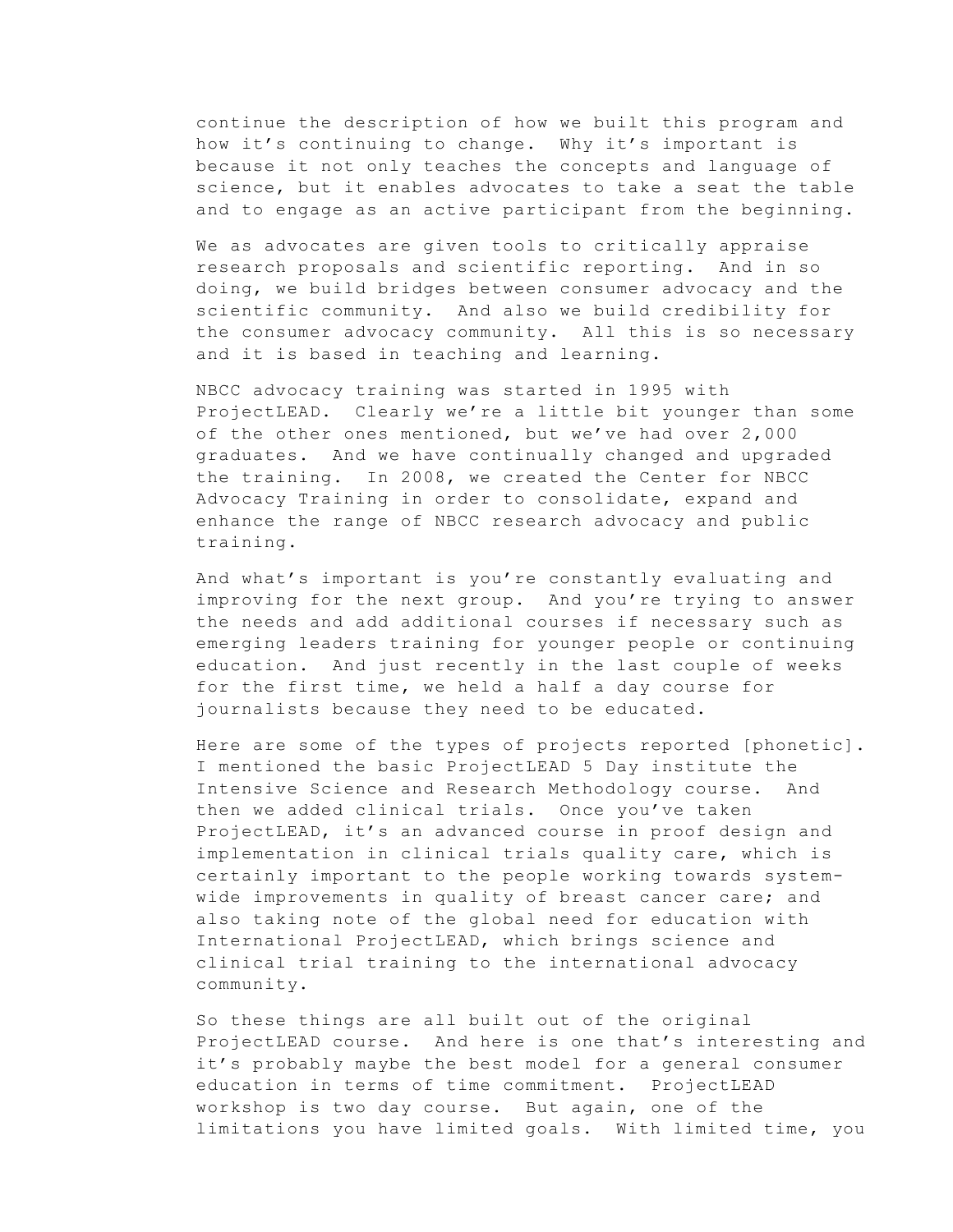have limited goals. But it is an introductory level course on basic sciences and context and language.

And what it does, it really teaches a basic understanding of statistics so that students can read the newspaper and research articles and understand not only what has been said, but what has been left unsaid and how the numbers can be manipulated to make a small story a big headline. So it's really skill building and understanding of science. And interestingly enough, it really is a feeder [phonetic] for ProjectLEAD because a lot of people take the two day workshop and then are very excited to sign up for ProjectLEAD.

We've talked a lot about the Department of Defense Breast Cancer Research program. NBCC worked on designing that program. And what their vision was is that educated consumers work as peers with the scientists from the start. And that is very important because I always say I have been thrilled to work on that program.

And it is very exciting and very real—I want to say this right. It's a real honor to know that your vote counts every much as equal to each scientific vote so that you as a peer are just as responsible. Your voice is heard. You are a co-chair. You can be a co-chair. You can be a reviewer. But in every sense you are an equal member sitting at that table. And so you really need to be well educated in order to take that responsible position.

NBCC principles align with ProjectLEAD in the sense that we support evidence-based healthcare. And we care about developing a consumer perspective to shape the research agenda always at the beginning to take a seat at the table and help shape that research agenda. And we also obviously keep the efforts focused on the mission to end breast cancer.

We have believed in the universal healthcare reform and we were instrumental in assuring the language educated consumer involvement on committees. That language was added to the bill and we had to fight to keep it in the bill. But it is a very important forum for the future of advocacy.

And the principles of ProjectLEAD clearly set the bar high for student selection and for curriculum. But underlying everything is a belief in the adult ability to learn complex scientific context in critical appraisal skills.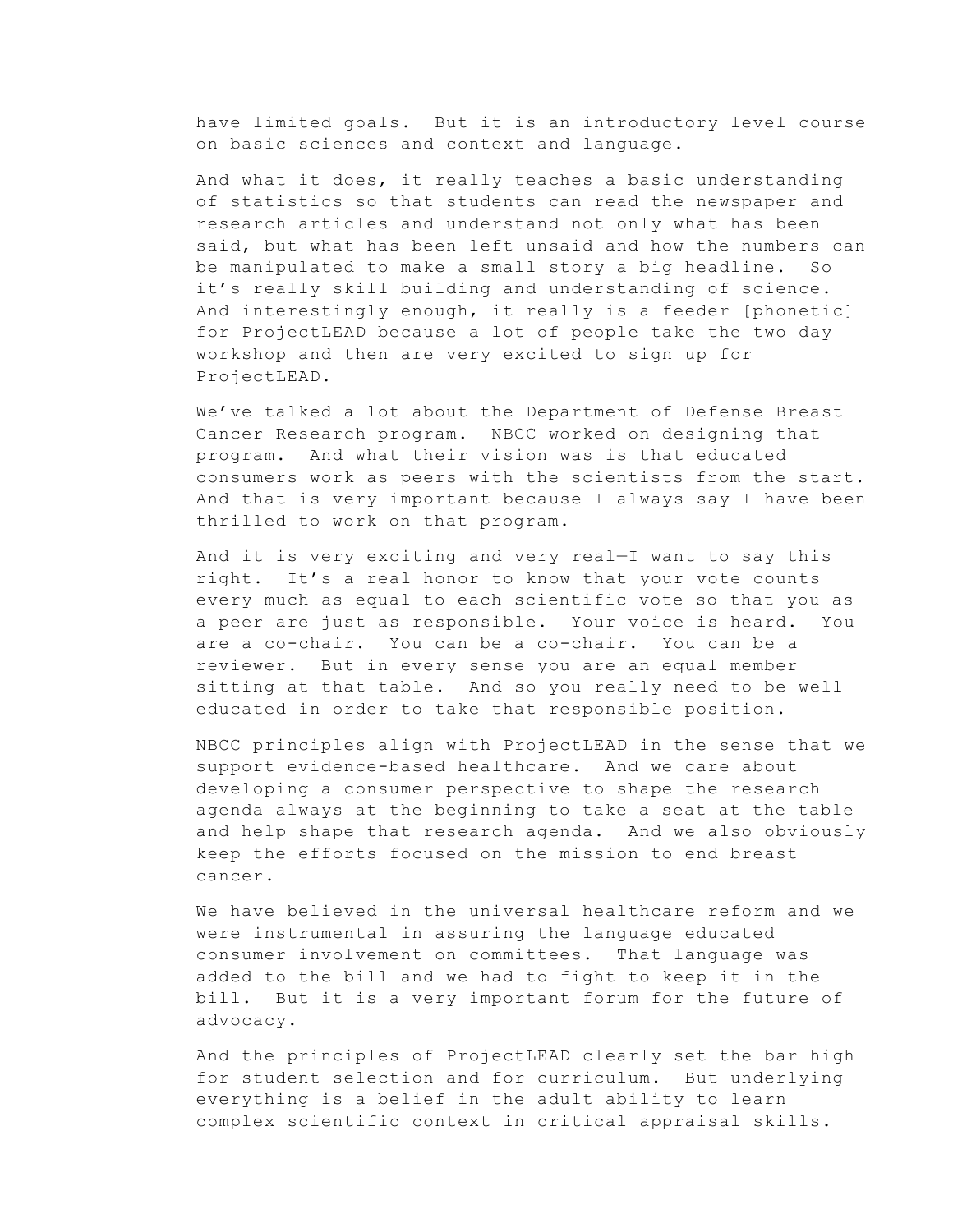You ground the program in adult learning principles. As we've said in a few different places, repetition is always good; to repeat small study groups to support and make sure that people understand what was said in the larger lectures all the safe learning environments so that the weakest who are the least knowledgeable can catch up with the rest.

And then something called Risk Zone Theory, which means if you imagine three to six circles, there is a comfort level right in the center where we're all comfortable and we really know the information. So the content we're very comfortable with it. But if you stretch out a little bit more, you're in the risk zone where you actually learn something you haven't learned before and you would risk. But if you go too far, you're in a panic zone and you can't absorb anything. So if you're trying to do as adult learning, you have to try to make sure all your students are in a risk zone where they're learning, but not where it's beyond their ability to comprehend.

And then finally a graduate action plan, again it's very important that you have not only the learning, but you make sure that learning becomes an actuality that you walk away with a plan on what each student is going to do with that learning to support their advocacy career and offer continuing education and mentoring throughout. I've been a mentor. Mentoring is very important because I often get calls to say who can I talk to if I'm interested in this? Who can help? And if I can't do it, I can get someone else to help. In other words, what we're trying to do is build this advocacy community and make it stronger and make it more effective.

Faculty, it's absolutely key. It is outstanding teaching skills. It's just a key requirement. Also faculty has to believe that students can learn complex science. And they also have to be willing to accept the continuing commitment to refine and improve the course. The faculty is committed and they are inspired. And if they don't work out, they're just not asked back. It's a continuing and an impressive faculty commitment.

The curriculum, as I said, was basic science, epidemiology, clinical medicine, and advocacy development. And I want to take a moment on that last point because advocacy development isn't just about providing technical training. Advocacy development talks about the skills for appraisal of evidence, communication skills, and the critical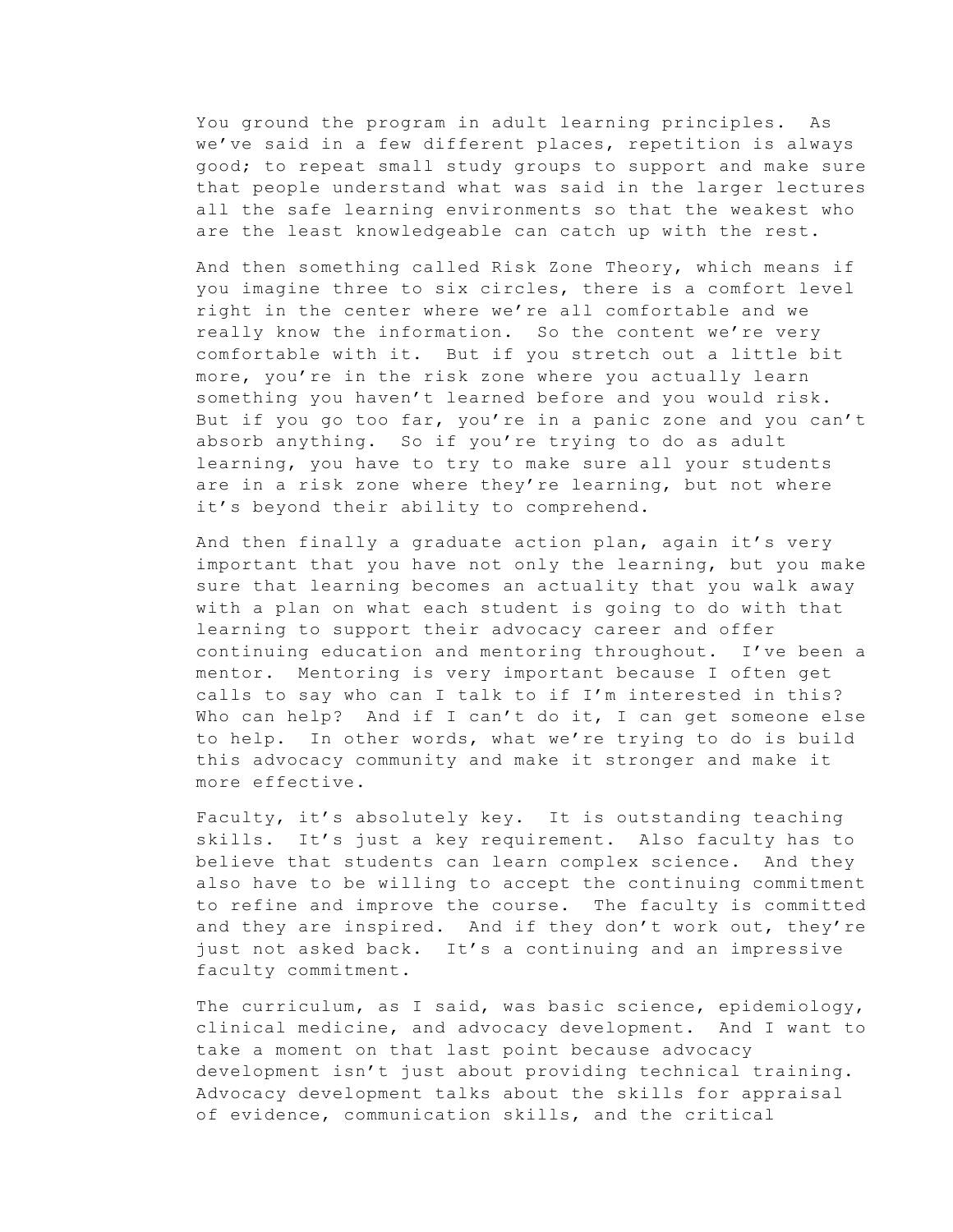appraisal skills. These are all part of development and training. And it's outside of the technical training.

It's important and it talks about the centrality of evidence-based healthcare. It talks about how you're able to influence strategies, role playing to be able to feel what it's like to be at the table and make your voice heard, what the opportunities are there in front of you, and again the graduate action plan. So just recognize that training and support doesn't just focus on scientific training for ProjectLEAD advocates. And this is true for everyone who needs to work on the advocacy community.

And in summary, research advocacy continues to grow with a focus on patient-centered outcomes research. And patient advocacy groups are becoming more interested in supporting research advocacy. Developing and maintaining training programs is resource and time-consuming. Thus, it's important to learn and utilize and draw from existing programs where available.

We have examples of organizations with training programs in place and you can use those. Not one program is going to be perfect. But to be able to take and borrow from each one of them will be a valuable resource for researchers looking to identify patients and consumers to involve in the research projects.

And this is a resource page. And again, we stressed in our expert panel over and over again it is important to know there is no reason to reinvent the wheel with respect to training. Time and effort have been put in to developing great resources. And these resources are available for researchers and research advocates and may assist with initiatives to provide support and training.

I just want to highlight the Consumers United for Evidencebased Healthcare. There is an online course, Understanding Evidence-based Healthcare, a Foundation for Action that is absolutely excellent. It's six hours. You can take it whenever you want to and it is a very good course on evidence-based healthcare.

And it is a prerequisite for anybody who is going to take ProjectLEAD. They need to have finished that course before they come to the program. It's narrated by an advocate Musa Mayer and an epidemiologist, Kay Dickerson. And I would just suggest it for everyone.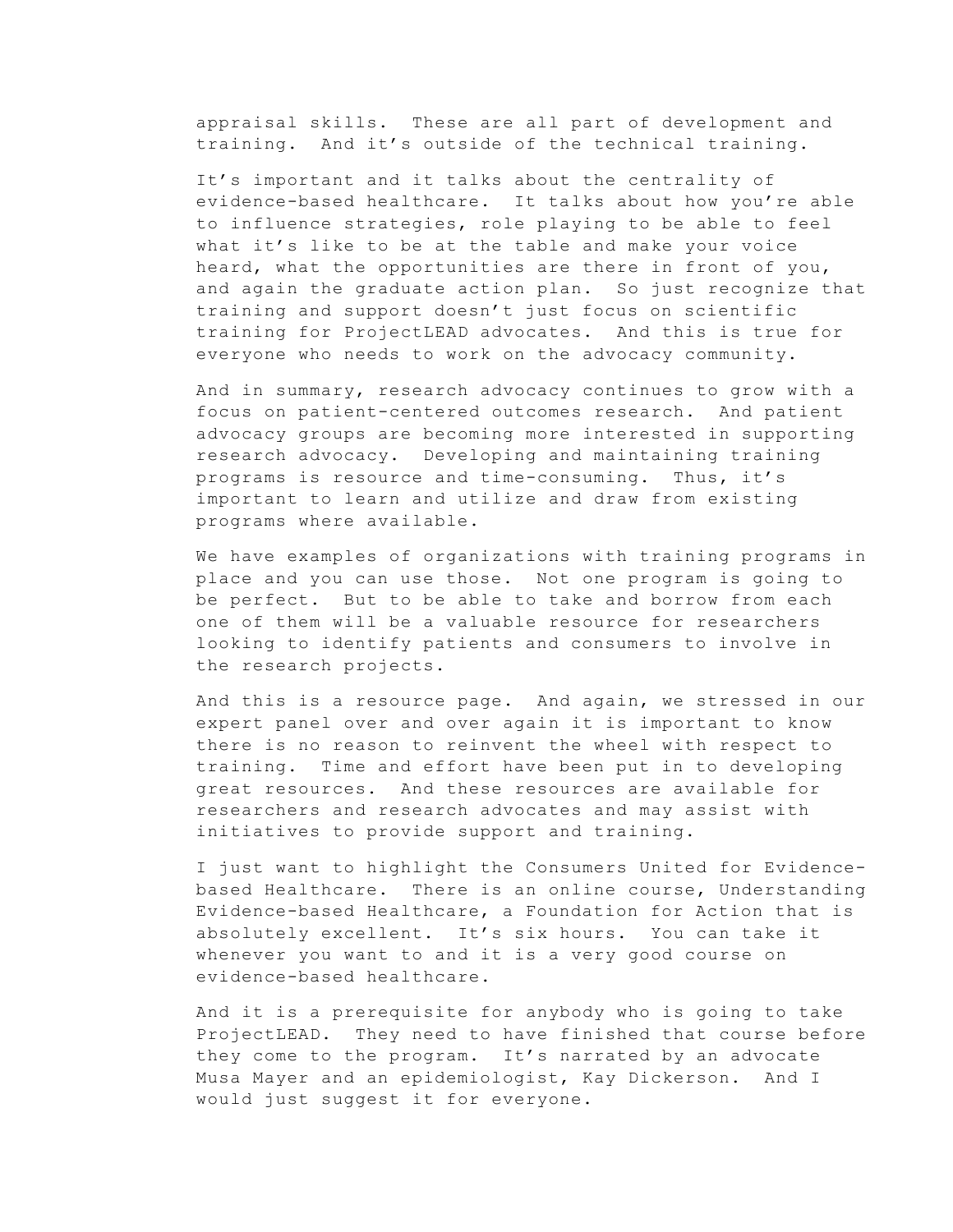We've also listed others and tried to use wherever possible the web addresses. The Food and Drug was too long for me to put in there and fit it on the page. But I hope everybody does use these. And with that, I'm going to thank you all for listening and hand it over to our last presenter.

MS. LAVALLEE: Amy, thanks. That was wonderful. So our last presenter, I'm just going to bring up his slides, is Larry Sadwin.

LAWRENCE SADWIN: Hi there.

MS. LAVALLEE: Larry has been a tireless advocate for the American Heart Association for more than 25 years, after being diagnosed with heart disease and also losing his father to the disease. He has served in nearly every volunteer capacity for the association, culminating with the prestigious national post of Chairman of the Board in 2001 to 2002, and as chief volunteer executive officer position is responsible for the overall administration of the association's business affairs, public relations and development.

In addition to his work with the American Heart Association, Larry currently serves as the President for the Friends of the World Heart Federation. He also serves as a consumer stakeholder on AHRQs DEcIDE Cardiovascular Consortium, and has previously served as a member on the Council of Public Representatives to the Director of the NIH.

So with that, I'm going to—Larry, are you there?

- MR. SADWIN: I am.
- MS. LAVALLEE: Excellent. All right, so I'm going to pull up the slides and turn things over to you.

### **Partnering with Patients to Disseminate Research Projects**

- MR. SADWIN: Thank you, Danielle.
- MS. LAVALLEE: You're welcome, and it's all yours.
- MR. SADWIN: Great. It always feels like a - stress test having to follow people like Carolyn and Amy. And I'm also clearly aware that I am the only thing between the audience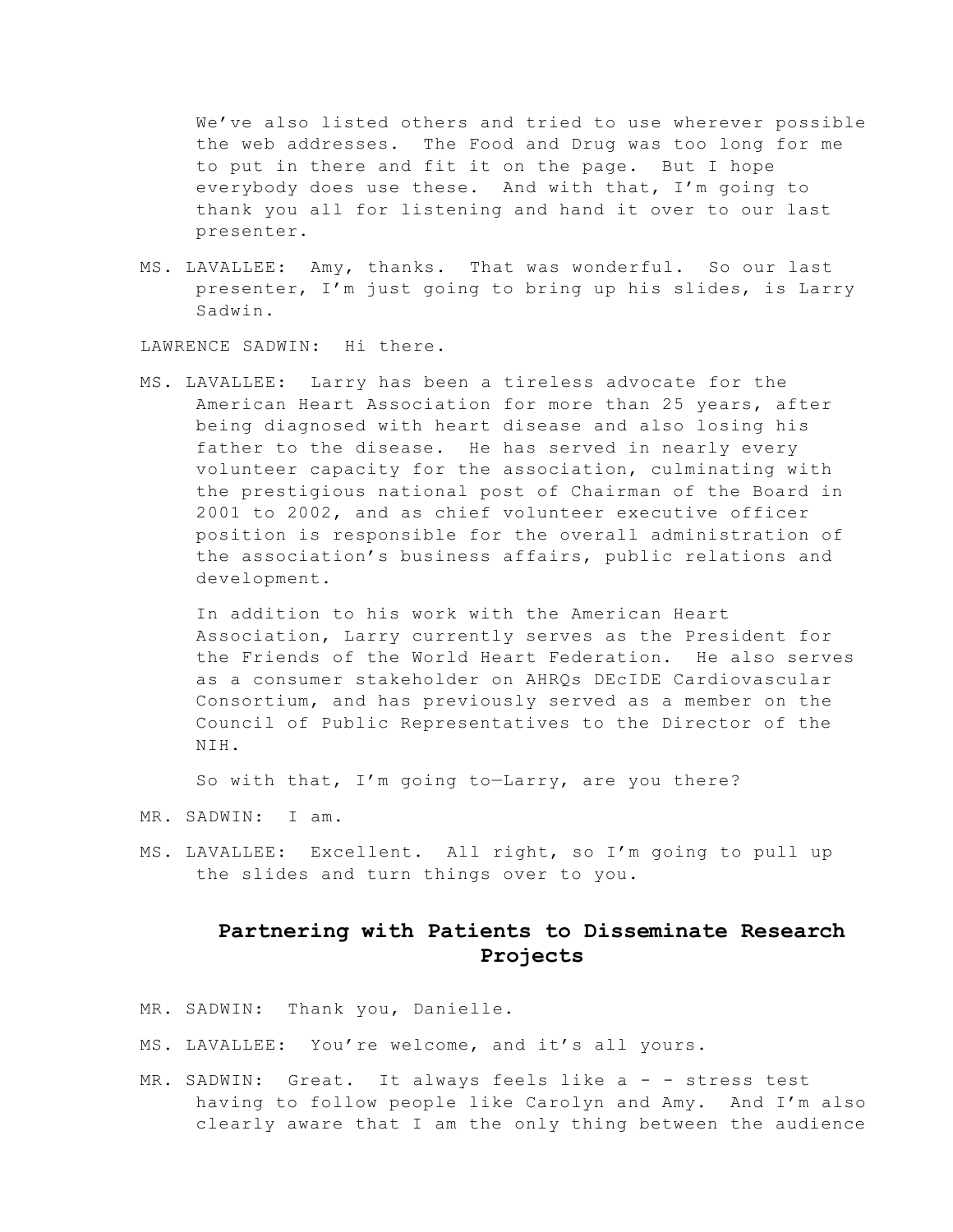and the rest of their lives. So some of the things I'm going to talk about today will be an emphasis of things that Carolyn and Amy have already presented. But I am also honored to be able to participate.

And I appreciate the audience's willingness to listen as I hope I am able to provide you with enough valid reason that you will agree that patient and consumer representatives are a key resource for disseminating research findings. Not only do they understand what type of information is needed to inform decisions, but they understand how best to deliver message so they resonate with patients and consumers.

For this the organizations they are affiliated with often reach a broader audience including clinicians providing outreach to other key stakeholders for research products. So I'm going to cite [phonetic] the insights gleaned from the panel discussion. And then I will also hopefully put them into context for you with the work I have done with the American Heart Association to demonstrate how partnering with patient and consumer groups assist [phonetic] with effective dissemination of evidence to key audiences.

So two overreaching points for partnering with patients to disseminate research products are listed here. The key to partnering effectively with patients and consumers is to identify organizations early in the research process that would make good partners in dissemination and then develop relationships within those organizations. Researchers must be willing to put in the time and effort to build these relationships. As one colleague stated, make it personal. This includes taking the time to meet in person and fostering [phonetic] ongoing communication.

So these are some of the suggestions contributed by the technical expert panel regarding effective dissemination. Dissemination should not be an afterthought, but a critical component of the research process. One of the frustrations for advocacy organizations is when they are contacted at the end to disseminate research findings without any prior consultation on what is needed and in what manner about the constituency that they serve.

There is a need to establish early on who the audience is for the research findings and why the information is important for them. This should be done in collaboration with consumer organizations. And then finally, the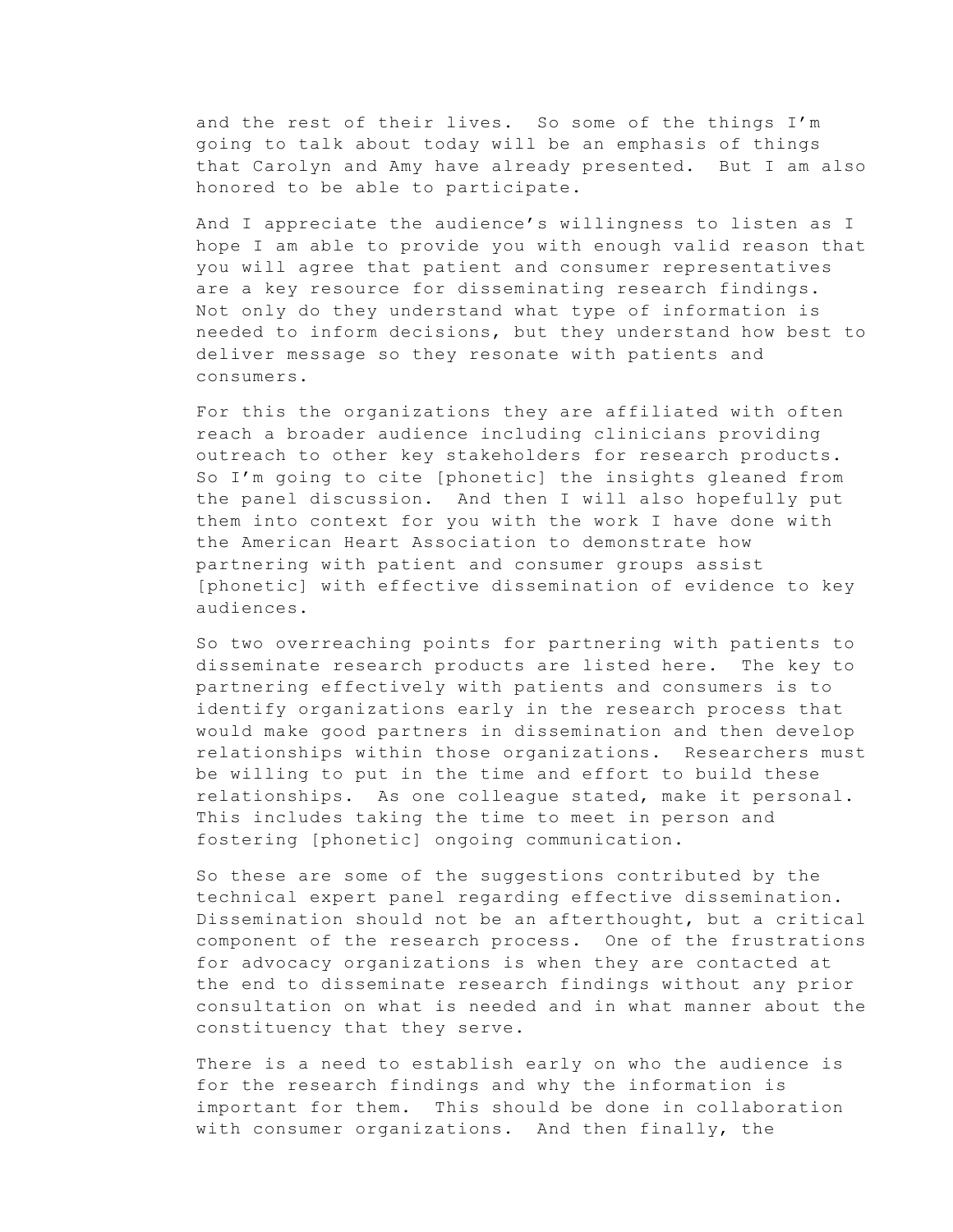messages need to be direct and easy to remember. If this does not work, this can hurt you.

Information should be made accessible to consumers by using plain language and visual presentations. Organizations are more likely to disseminate information if it is made as easy as possible for them. I think Carolyn mentioned earlier writing a short blurb about the findings that organizations can easily paste into their newsletter. And people are more likely to pay attention to information if it comes from an organization they already know and trust such as the American Heart Association. It makes sense to partner with such organization whenever possible.

So all of you already know this, but it is worth repeating that the Heart Association works to disseminate important information to patients and consumers, caregivers, clinicians, and educators on cardiovascular disease and stroke. The information is disseminated in a multitude of ways; print, website, television, Utube, and now Twitter, Facebook, and, of course, conference and scientific sessions, and in multiple languages. It is a trusted organization for accessing important information.

So in case some of you are having difficulty reading this slide, it reads: Caution, this sign has sharp edges. Do not touch the edges of this sign. Also the bridge is out ahead. As we all know, research often results in important information and evidence that patients and consumers can use to inform their decision making. So an important risk and that all dissemination has risks is to get the message right. This sign is obviously a very bad test at messaging.

Messaging is critical. As seen here, the focus is a picture of a woman with a bypass scar. You don't really think of it, do you? But a patient does. The message makes it resonate emotionally with the audience as well as communicate the important information. We want this to bring people to our website where tools are available. Also you will agree, it's a good powerful effective test at messaging.

The American Heart Association has been active in disseminating information on a range of topics from prevention to treatment options for patients. This information disseminated is based on research providing critical information for patients and consumers interested in preventing or making treatment decisions about heart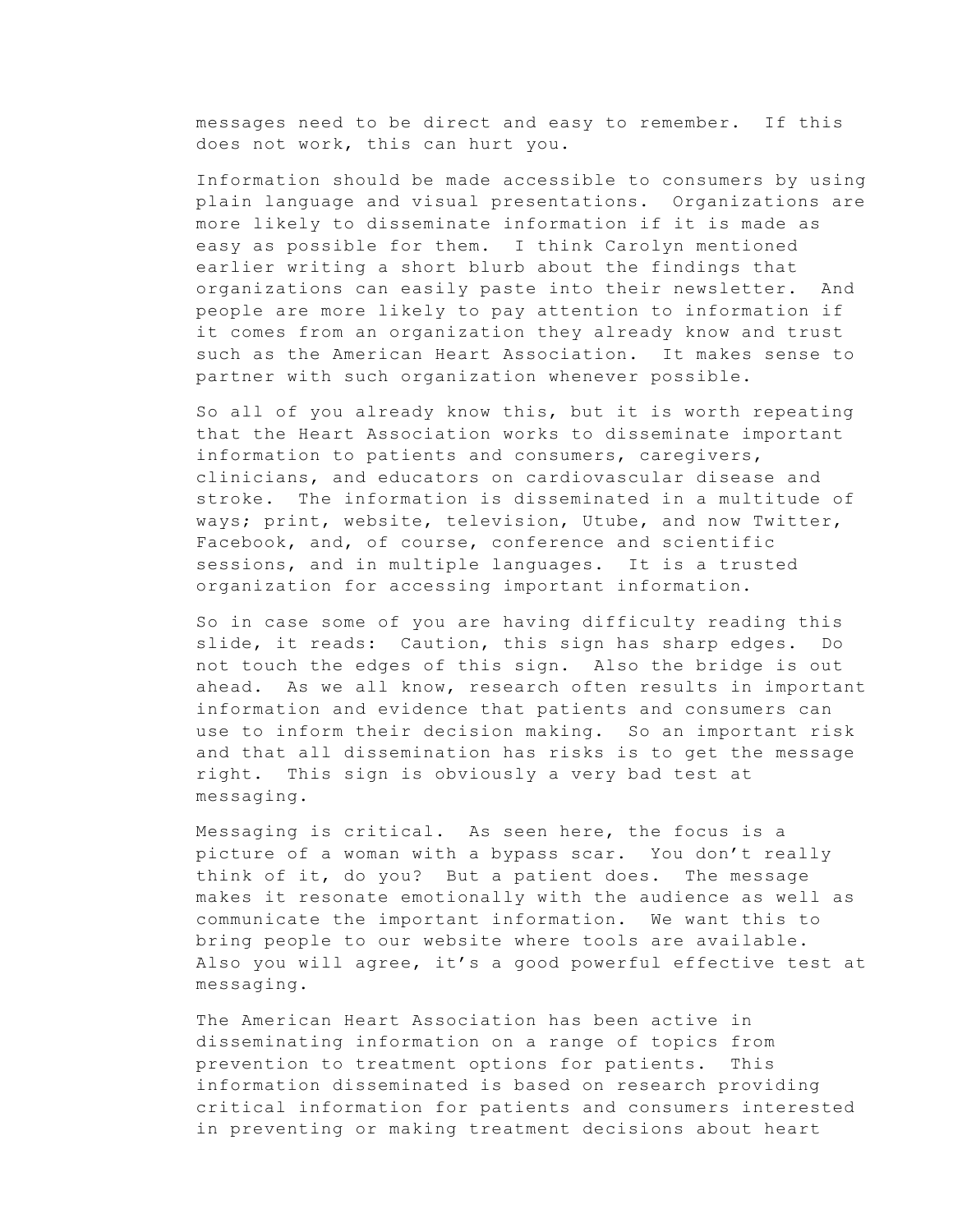disease and stroke. Affecting decisions in change can be challenging unless you can connect with the audience in a manner that resonates with their needs.

The AHA website is one of the greatest sources of traffic for patients and consumers. And I'll briefly focus on three places that one can go on the Heart Association's website. Choose to Move is a 12-week physical activity program for women. It offers concrete information that people can put into action.

The Heart Profiler site offers treatment decision tools for patients diagnosed with heart disease. This website allows patients to compare treatment options to inform treatment decisions and access published medical trials relating to their age.

And finally, the Small Steps to Big Changes is part of My Life Check. It combines many little changes that have big impacts on cardiovascular health. Hopefully you will agree that it provides a simple actionable message.

The Heart Association has also used a variety of dissemination approaches in the area of emergency cardiac care. One approach is to use teaching messages to essentially teach and help people remember important information for CPR. Now the first message, 15-2, was what we started to try to get across to people about to do CPR to remember that it was 15 compressions to two breaths.

The next thing, it turns out that the proper rhythm for quality compression happens to be the same as the Bee Gee's song Stayin' Alive, which I will refrain from singing or humming. But my guess is it's going to be some part of your memory during this presentation.

And finally, push hard and fast in the center. When it became obvious to the Heart Association that even though people exposed to a cardiac event were trained in CPR, they were not responding and they were reluctant to perform because of the press [phonetic] component. And so now our message is simply push hard and fast in the center.

This interactive website this time [phonetic] from the Heart Association are hands only CPR talking [phonetic] to an audience obviously some of the people, although it seems to me this would be a good site for all of us practice on for our CPR training. For people who might not otherwise pay attention to the message, it presents the information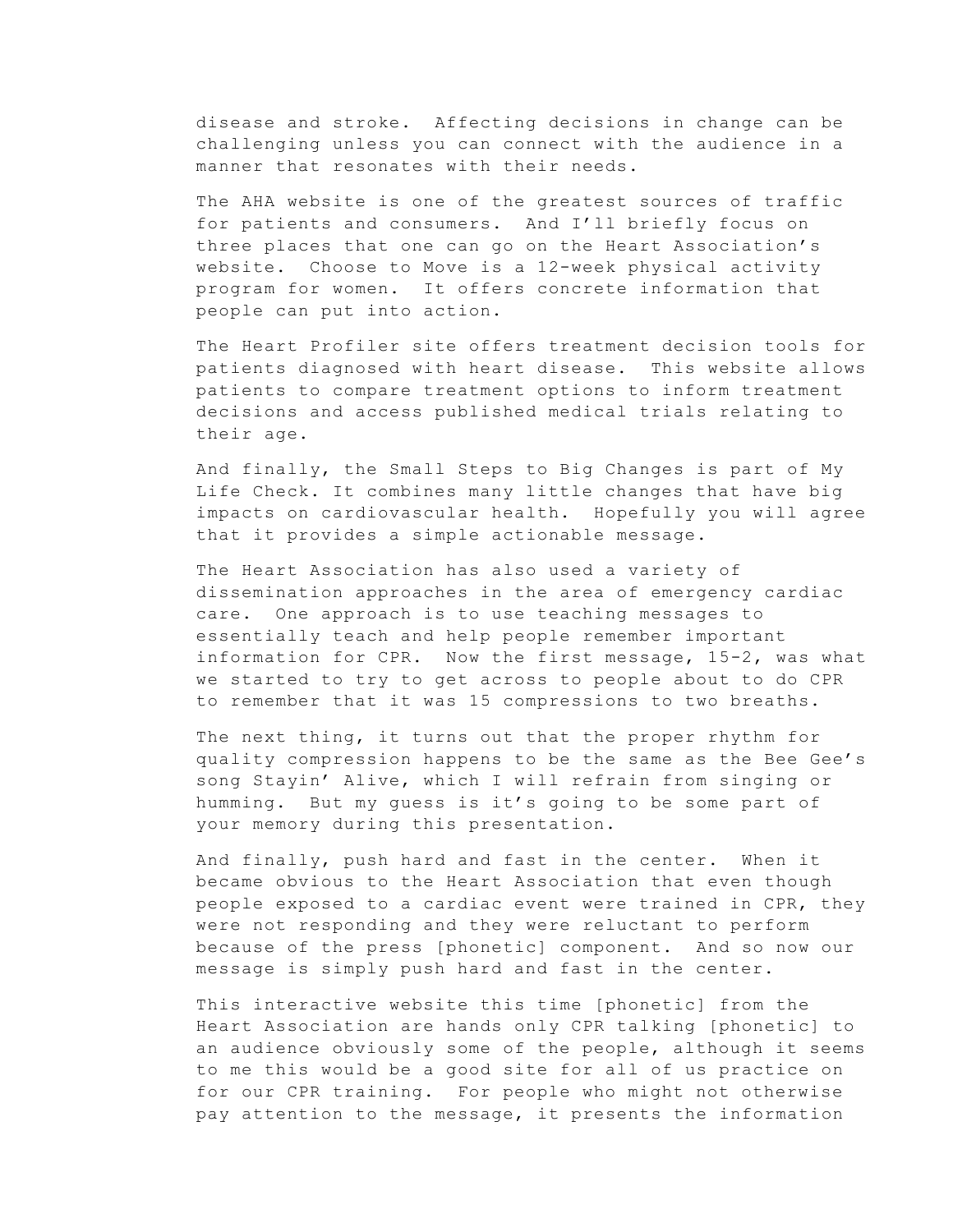in an engaging way.

My final example is in the area of stroke here. I highlight this as it gets to the point that our dissemination capabilities reach a broader audience, in this case medical professionals. The first step to promoting this was to disseminate information to healthcare and to teaching medical professionals in guiding [phonetic] the necessary systems that needed to be in place. Much of this was accomplished in part so that the American Stroke Association - - with the guidelines program.

Appropriate systems have been implemented at the four stages of stroke response. And that's in pre-hospital [phonetic], acute care, secondary intervention, and rehabilitation. The next step was to get information on stroke response out to the public through a variety of means. In addition to the usual channels such as this website, important messages were disseminated by involving community leaders. And in one case, Mike Reed [phonetic] was kind enough to prepare a video to target messages for us in the African American community. And it's as mentioned in one of the earlier presentations, using a faith based approach has been extremely effective.

Our dissemination efforts are working. The American Heart Association evaluates on progress and reductions in coronary heart disease and stroke by monitoring death rates. We have seen a 25.8% reduction in death rate for coronary heart disease and 24.4% reduction in death rate for strokes since our baseline data from 1999. Although I'm very fond of statistics, I'm also acutely aware that I think I am part of the statistics and frankly believe that through research and the efforts of the American Heart Association, I got to see the four beautiful faces of my grandchildren I might not ever have seen if it weren't for the efforts of organizations that you are probably all involved in.

So in two clicks, you have available to you the opportunity to explore the American Heart Association's statements and guidelines, clinical updates, a one page newsletter which monthly alerts applicants, awardees, and related professionals to upcoming funding activities, and informs readers about related Heart Association opportunities. This site also provides membership opportunity to over 27,000 professionals to researchers and interact with 16 scientific councils that comprise AHA's multidisciplinary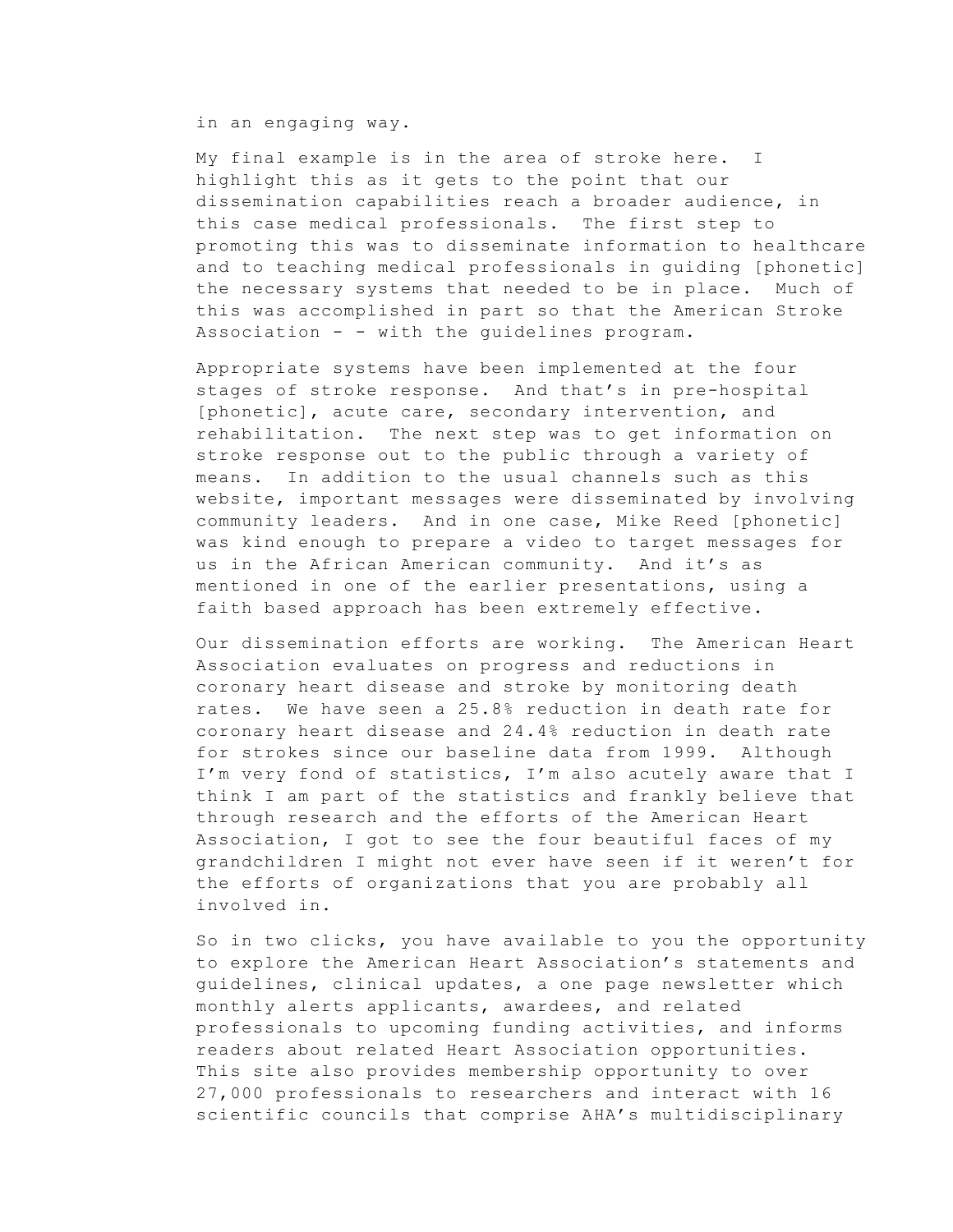membership. Another click on research will take you to the grants available throughout the AHA funding sources. I recommend to all of you that you visit our site.

Finally in summary, the key takeaways are to develop sincere relationships with the organizations who serve the end users of your product. They are wonderful resources to help throughout the research process from topic identification through dissemination of research products. Involving patient and consumer organizations upfront will make dissemination efforts easier and it will ensure that the evidence being generated is in line with the needs of the patients and consumers needs.

And that concludes my presentation, Danielle.

#### **Q&A**

MS. LAVALLEE: Wonderful. Thank you, Larry. I really appreciate it. So we have some time left now to address any questions individuals might have. I have received a couple of questions regarding the availability of Power Point slides from the presenters today. Those will be made available on the Effective Healthcare website. I will send a follow-up email to all participants today with the specific date and address of the webcast.

So if you have questions for our panelists today and would like to submit them, please feel free to use the Question and Answer forum at the bottom right hand corner of the Web-X format and I will be happy to facilitate addressing your questions to the panelists.

[long pause]

I'm not seeing any questions that have been displayed. We'll give the folks a few moments to address any questions that they might have.

[pause]

Well, since there don't seem to be any questions for our panelists, we'll go ahead and—oh, actually, you know what? We just had a couple of questions pop up. Here we go.

So I'm going to start with one for Carolyn. So, Carolyn, this question is for you. The question is could you describe your training for grant peer review?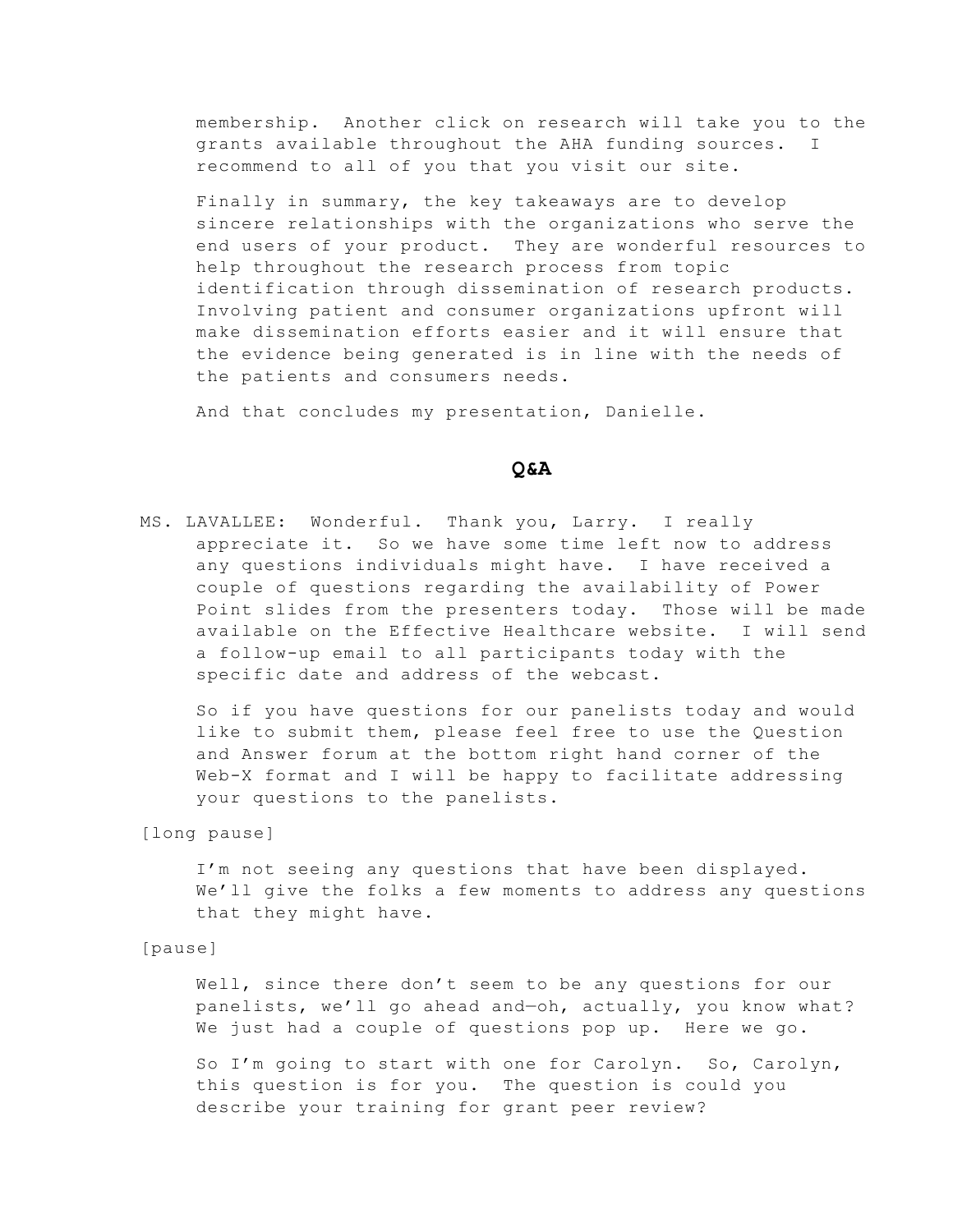MS. BRANSON: Okay. Can you hear me now?

MS. LAVALLEE: I can.

MS. BRANSON: Okay. I just turned it up really loud. Well, okay, we do a variety of training. Early on, we do a panel member webinar. So all of the members of the panel get a chance to hear that. And that talks about the different types of applications that will be submitted for funding. So that's in the form of a webinar.

We do a novice webinar and a mentor webinar. So for our new consumer reviewers, we do a webinar that helps explain the process and what their rights and responsibilities are as a consumer advocate reviewer. We do a mentor webinar to explain to the mentor what their job is as a mentor. This is pretty new for us. We've just started those two. And so we're hoping to have good results as a result of that training.

We provide a handbook, which is online which is extensive and goes into all aspects of the process of peer review as well as information about conflicts of interest and confidentiality and some of those key issues that our consumers especially need to understand and also how to use our database. We provide on-site consumer orientation that includes information about what they need to know now that they are in the place where we have the peer review.

But also we have a presentation by one of the consumer advocates who has done this before. And that presentation helps the new consumers and those who have been there before to hear about what the experience is like from their perspective to give them some guidance on what they can expect as a consumer advocate. We also go over scoring and some of the other key information that they need to know.

And we don't want to overwhelm them pre-meeting because when we give them the webinar we do for a new nominee, the new consumer reviewer is an hour. So we don't want to overtax them at that time. So we have things we save for just before the actual peer review meeting begins.

We also do a plenary session at the peer review, which again breaks down more information they need to have just before they go into their panel rooms. We kind of overorient them. We also give them further information that's specific to their particular panel that they're sitting on when they go into the panel rooms. So it's a constant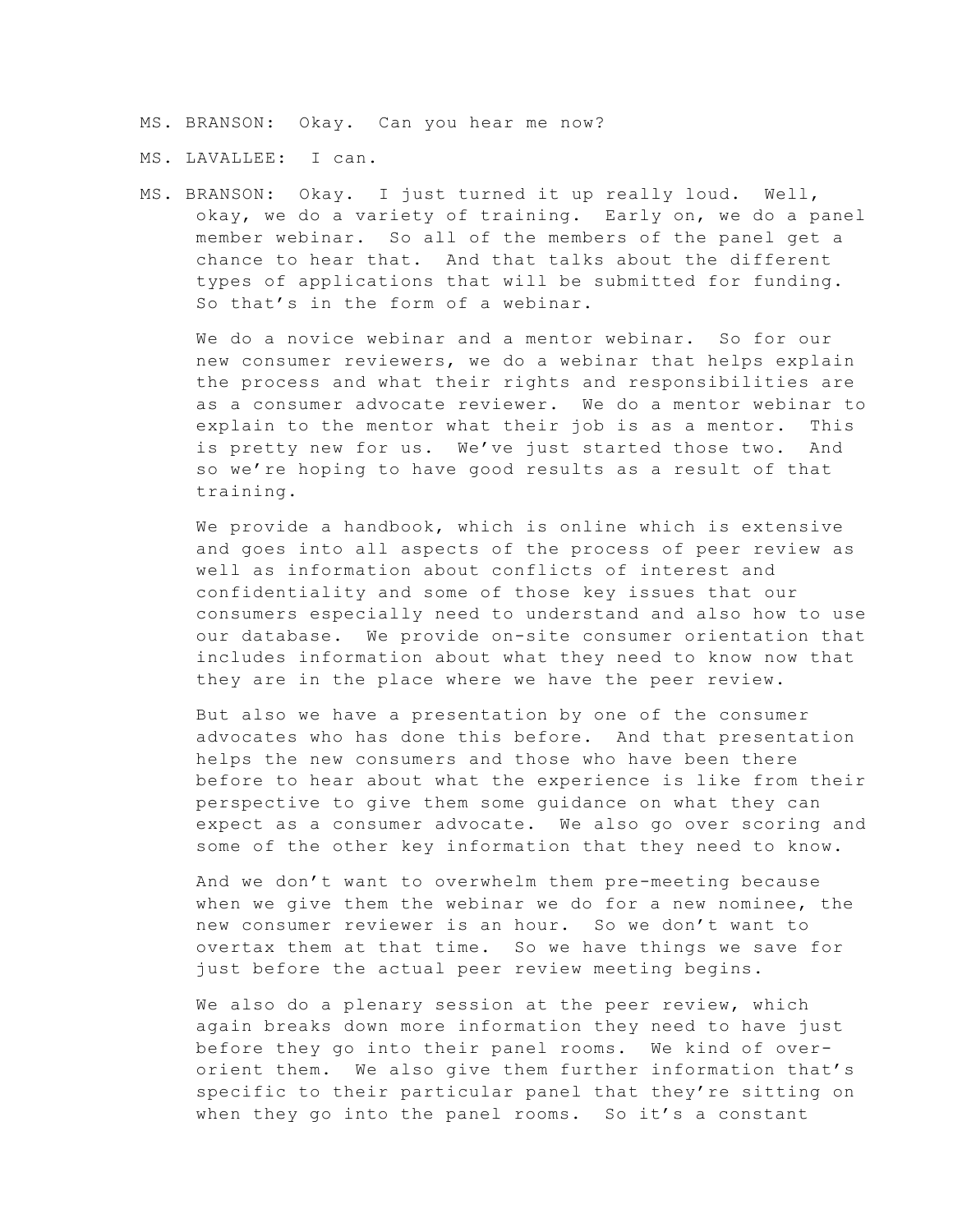provision of the information of various sorts.

I don't know that I can get into much more detail than that though. Do you think that will answer the question?

- MS. LAVALLEE: I think that provides a great overview. We had another question that I'm actually going to open up to all three panelists. It is question just do you know of any advances or any progress to develop one source for all the different organizations to recruit patient advocates? So I know this is something that's been discussed about before. So I'm not sure if any of the panelists have other thoughts about that. Go ahead.
- MS. BONOFF: I was just going to say it's very hard to think of one universal patient advocacy because I really think that there are many needs and many different programs. And I don't see it as one universal source. And I really think that you have to draw from some of these different—and I know it's difficult to draw from different groups and different resources.

But I think given the fact that the needs are different, you really have to draw accordingly to fit the needs that you are looking at and the goals that you have set for your program.

MS. BRANSON: And certainly some of the organizations' training focus is very specific to what that organization in hoping their advocates will do. So I totally agree with Amy. You have to pull together the course that you need for your particular group.

She mentioned the one course that is more on evidence-based medicine. And I think that gives you a course that a lot of people can take. And I've actually started looking at that particular course and thought it looked really good.

So there are various ways that you may be able to pull from those existing resources of training and not have to start from the beginning. But you do need to tailor it to the work that you want the advocates to do so that they have enough information to be successful.

MR. SADWIN: So some of these national organizations collaborate together on certain initiatives. I can think of the Cancer Society, the Lung Association, the Heart Association, and their tobacco efforts. But at a grassroots level, I know the Heart Association honors those folks to a great degree and spends an awful lot of time training them in a specific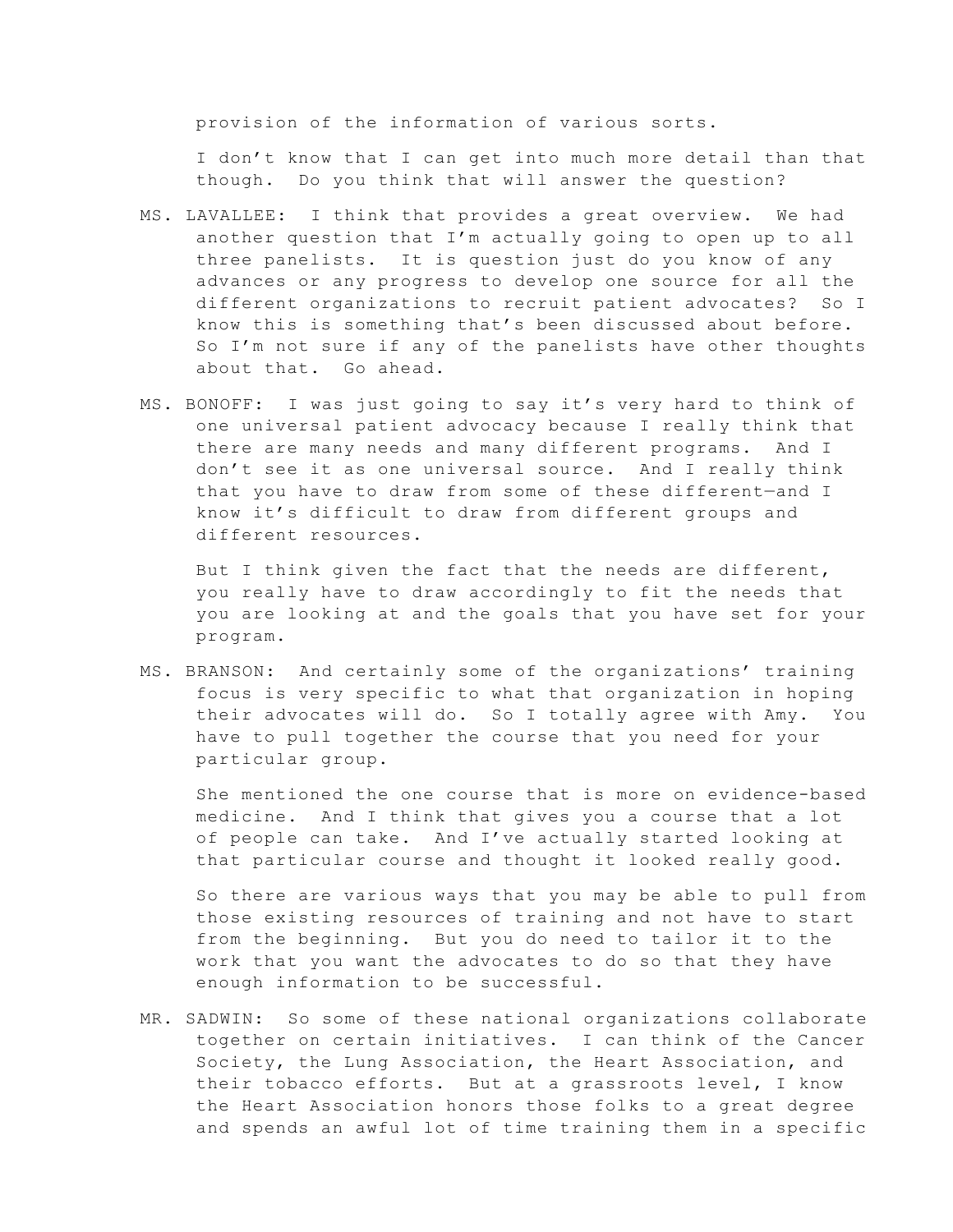- - society [phonetic] as I assume most of the other organizations do.

So I am not familiar at this point where any organization that is trying to do this at that level.

MS. LAVALLEE: Okay, I have another question that's come up. And, Amy, I believe this is going to be targeted towards you. A number of presenters focused on the level of intensity required to both recruit and provide training and support for patients and consumers to engage in various parts of the research enterprise.

Has anyone done any cost studies to inform future grant makers about what proportion of funds should be allocated to ensure adequate engagement of these important stakeholders?

- MS. BRANSON: Oh, what a great question.
- MS. BONOFF: I was just going to say the same. The answer is no. But, Carolyn, you're first.
- MS. BRANSON: No, no. I mean I totally agree. As far as I know, there has not been such a thing done. Now certainly the DOD Congressionally Directed Medical Research Programs do have grant applications submitted that use consumer advocates in their work.

But in terms of what it costs and how to figure that, no, not that I'm aware of. There could be something that's been funded in that direction, but I'd have to look that up on the CDMRP, do a search on the CDMRP website to see if such work any has been done. But it's an excellent question and something we should consider doing, Amy.

- MS. BONOFF: Well, no, I appreciate it [phonetic]. I thought the question was so good because I did try to stress in my presentation that this educating and training comes at a cost of time, commitment, and dollars to run these programs. And you hit it. Has anybody funded those? We funded to various different philanthropic organizations. But it's a good point and one that should be followed up on.
- MS. LAVALLEE: And another question that fits [phonetic] right into that issue specifically and I think you both touched on this, Amy and Carolyn, is how are your programs currently funded? So ProjectLEAD for example, how do you have the funding for supporting and training patients and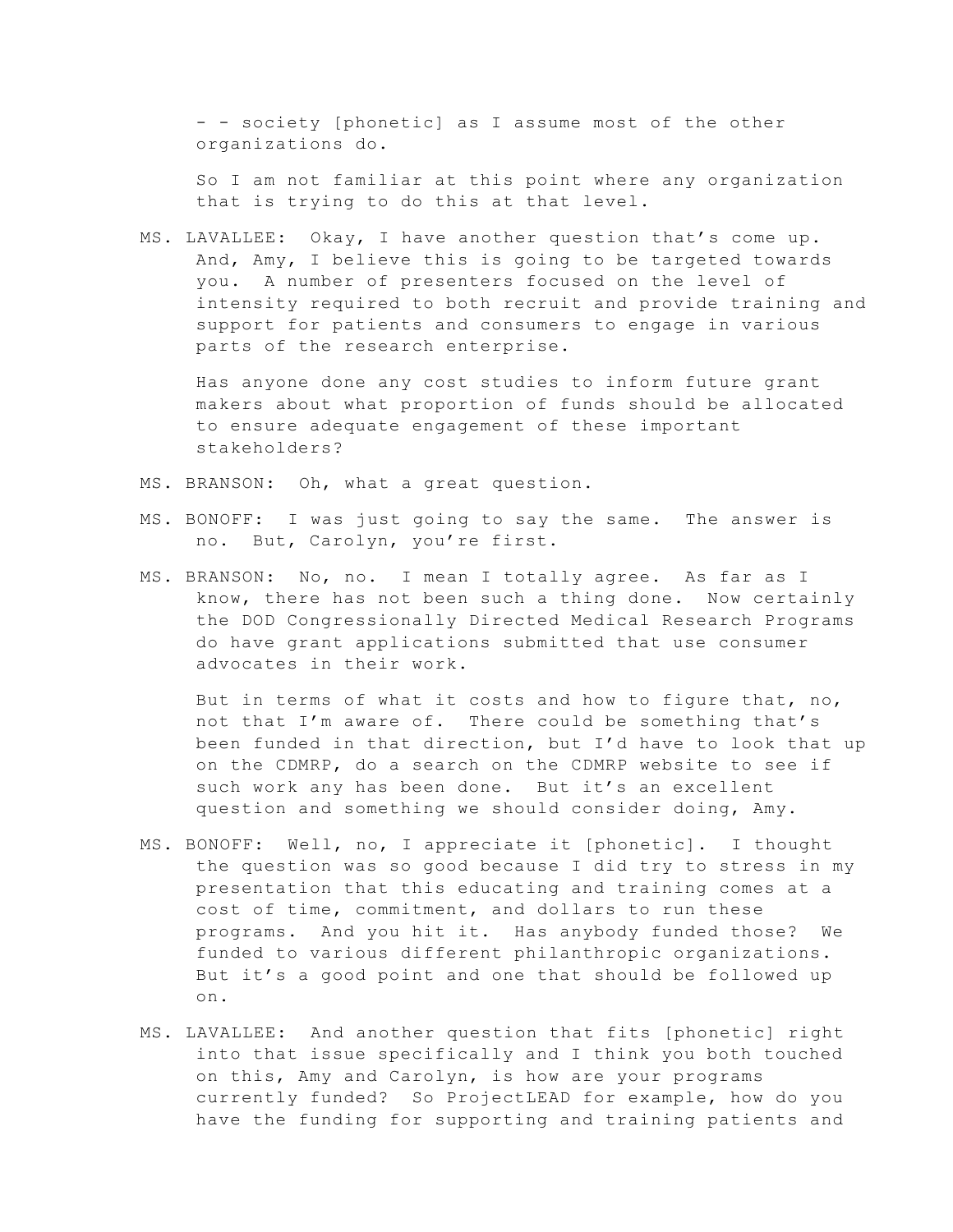consumers for their involvement?

- MS. BONOFF: For ProjectLEAD, it's funded by several organizations, most notably Avon, who has been behind the ProjectLEAD course for many years since its inception if I'm not mistaken. And there are other philanthropic funders as well. Carolyn?
- MS. BRANSON: Well, SRA is actually under contract to the Department of Defense Congressionally Directed Medical Research Program. And so our training is part of that contract. So we are funded to do whatever training and recruitment and support as needed. That's including the funding of the three of us who do most of the work.
- MS. BONOFF: Now, Carolyn, that's interesting. You could almost think that your contract or the cost of your contract is or could represent a cost of training.
- MS. BRANSON: Yeah, certainly a portion of it; yeah, a portion of the contract.
- MS. BONOFF: It just came to me as you were speaking.
- MS. BRANSON: Mm-hmm. No, it's an excellent point. I think the problem with it is that what we do crosses a lot of different areas of funding of the contract. But, yeah, that's a thought. We could certainly look at that as—but I don't know. I think it misses something if we do it that way. But, yes, that's a possibility certainly.
- MS. LAVALLEE: And here we have another question. Carolyn, this one is directed to you as well. Could you provide information on how you evaluate the consumer input into the grant peer review, so what your evaluation processes are?
- MS. BRANSON: Okay. We do several things. We start with the consumer advocates are assigned to particular applications that they review. And so as part of that, they are assigned to a panel. That panel has the leader in the form of a scientific review officer. So we ask the scientific review officer, who is a scientist, to assess how the consumer did. So that's number one.

And we have a form and we ask them to complete certain questions that range from as simple as do they get their reviews in on time to do they influence a panel. And that's important for our consumer advocates because they need to feel as though they've had impact. And if they feel so somebody listened to them and actually changed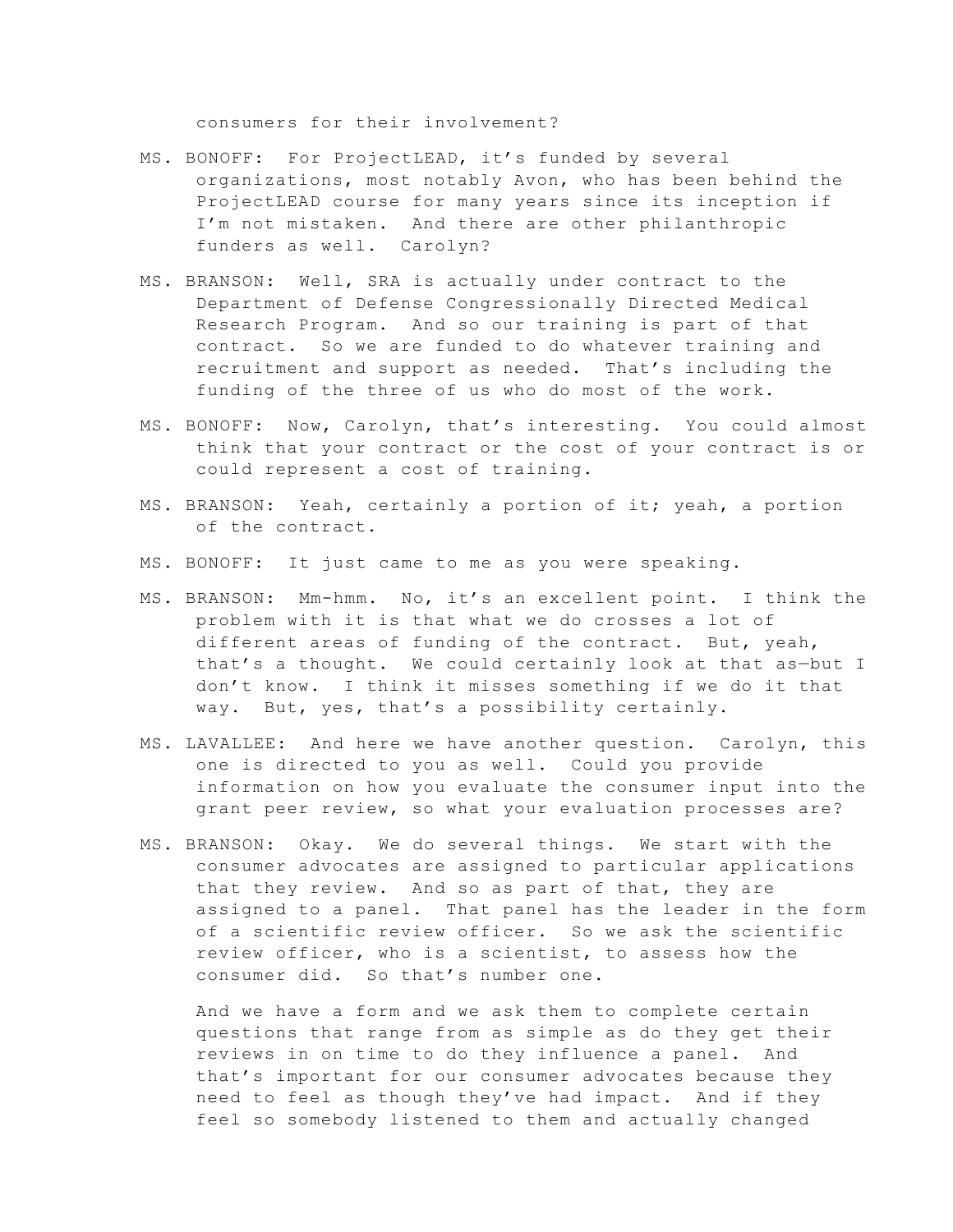their vote, they are so rewarded. They feel so valued.

So part of that is the SRO then, the Scientific Review Officer, will do an assessment written for us to let us know how the consumers on their panel did. We as the consumer reviewer administrators also observe them during the period process and make notes on how they're doing.

So we're looking at are they contributing? Do they speak up? Do they ask questions? Do they seem to have an effect on the panel? Do they speak with an unbiased approach and not just from their own personal story and so forth? So there are multiple things that we're looking at from them as well.

The CDMRP staff will give us feedback on how they felt the consumers did. And then we ask the consumers as the reverse of that to let us know how they thought we did in the process and what we could do to improve.

So the evaluation tools are for the scientific review officer who manages the panel. And then we have our own tools that we use to assess them. A lot of it is feeling as though that person was well received, was able to hold their own with the scientists, and provided good written reviews as well as their verbal participation in the panel.

I don't know if that gives you enough for what you're looking for.

MS. LAVALLEE: You gave a pretty comprehensive answer. It doesn't look like we have any other questions. And we have reached close to the end of our hour.

So I would just like to take a few minutes to thank, one, our panelists for presenting today. It certainly is always great to have the opportunity to interact with you and certainly I've learned a lot in my work from working with you. And I also thank everyone who's taken time out of their day to listen in on the webinar.

I will certainly send a follow-up email to the participants today, the attendees with additional information on the webinar. And so the panel can read some of the feedback that I've been seeing, certainly accolades to you all for your presentations from many of the attendees who attended today.

So thanks to all and I hope everyone has a great rest of their week.